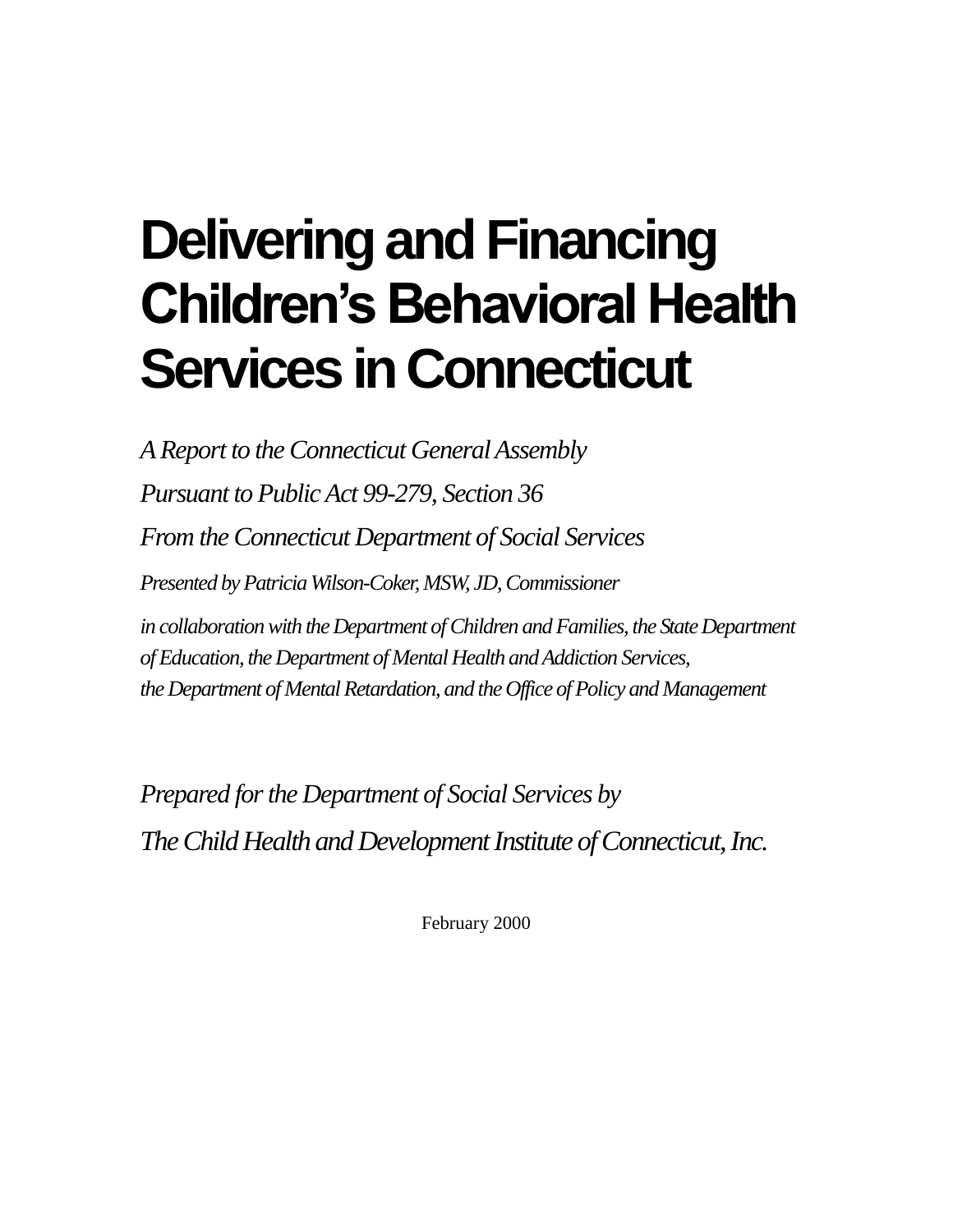# Delivering and Financing Children's Behavioral Health Services in Connecticut

*A Report to the Connecticut General Assembly*

**Submitted by: The Connecticut Department of Social Services**

**Prepared by: The Child Health and Development Institute of Connecticut, Inc.**

> **Funded by: The Connecticut Department of Social Services The Children's Fund of Connecticut, Inc.**

> **Study Team: Carl Valentine - F. Carl Valentine & Associates James Farnam - Holt, Wexler & Farnam, LLP Dianne Jenkins - Consultant**

**Coordinated by: Judith C. Meyers, Executive Director Child Health and Development Institute of Connecticut 270 Farmington Avenue, Suite 325 Farmington, CT 06032 (860) 679-1519**

**For A Copy of the Report and Technical Appendix Contact:** 

**David Parrella Department of Social Services 25 Sigourney Street Hartford, CT 06106 (860) 424-5978/(860) 424-5114 Fax Email: [pris.dawidowicz@po.state.ct.us](mailto:pris.dawidowicz@po.state.ct.us)**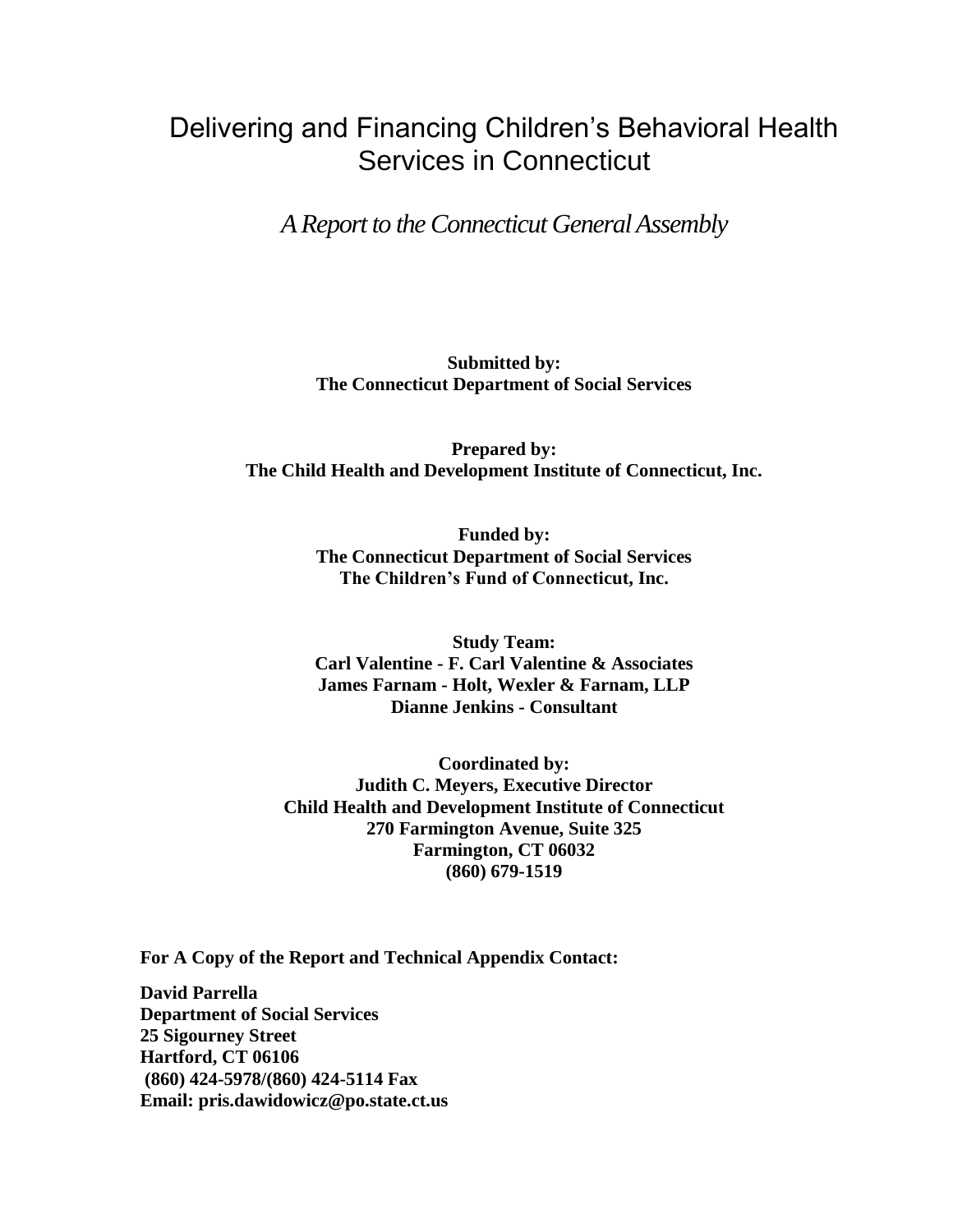#### **PREFACE**

The Child Health and Development Institute of Connecticut prepared this report under an agreement with the Connecticut Department of Social Services (DSS). The Institute is a not-forprofit organization established to promote and maximize the healthy physical, behavioral, emotional, cognitive, and social development of children throughout Connecticut. The Institute creates, supports, and facilitates innovative primary and preventive strategies for children, and works to maximize the effectiveness of the institutions and systems that contribute to their well being. The Institute retained F. Carl Valentine & Associates to conduct the study that is the basis of this report.

The analyses and recommendations presented in this report and the accompanying Technical Appendix were developed with DSS and the Department of Children and Families, in consultation with members of the Children's Behavioral Health Task Force established by DSS. The Task Force membership is listed below. The group consisted of representatives of State departments with responsibilities related to children's behavioral health, behavioral health care providers, and consumer parents.

| David Parrella, Chair                                                           | Department of Social Services                                       |  |  |
|---------------------------------------------------------------------------------|---------------------------------------------------------------------|--|--|
| Karen Andersson                                                                 | Department of Children and Families                                 |  |  |
| Lois Berkowitz                                                                  | Anthem Blue Cross Blue Shield of Connecticut                        |  |  |
| Gary Blau                                                                       | Department of Children and Families                                 |  |  |
| Eva Bunnell                                                                     | Family Representative / Medicaid Managed Care Council               |  |  |
| Paul DiLeo<br>Department of Mental Health and Addiction Services                |                                                                     |  |  |
| George Dowaliby<br><b>State Department of Education</b>                         |                                                                     |  |  |
| <b>Tracey Halstead</b>                                                          | <b>Connecticut Association of Nonprofits</b>                        |  |  |
| Dawn Anderson Henschel                                                          | Family Representative / No. Central Regional Mental Health<br>Board |  |  |
| <b>Steve Larcen</b>                                                             | Natchaug Hospital                                                   |  |  |
| <b>Rolando Martinez</b>                                                         | Hispanic Health Council                                             |  |  |
| Barbara Parks Wolf                                                              | Office of Policy and Management                                     |  |  |
| <b>Child Guidance Center of Southern Connecticut</b><br><b>Sherry Perlstein</b> |                                                                     |  |  |
| Andrew Wagner                                                                   | Department of Mental Retardation                                    |  |  |

#### **Children's Behavioral Health Task Force Members**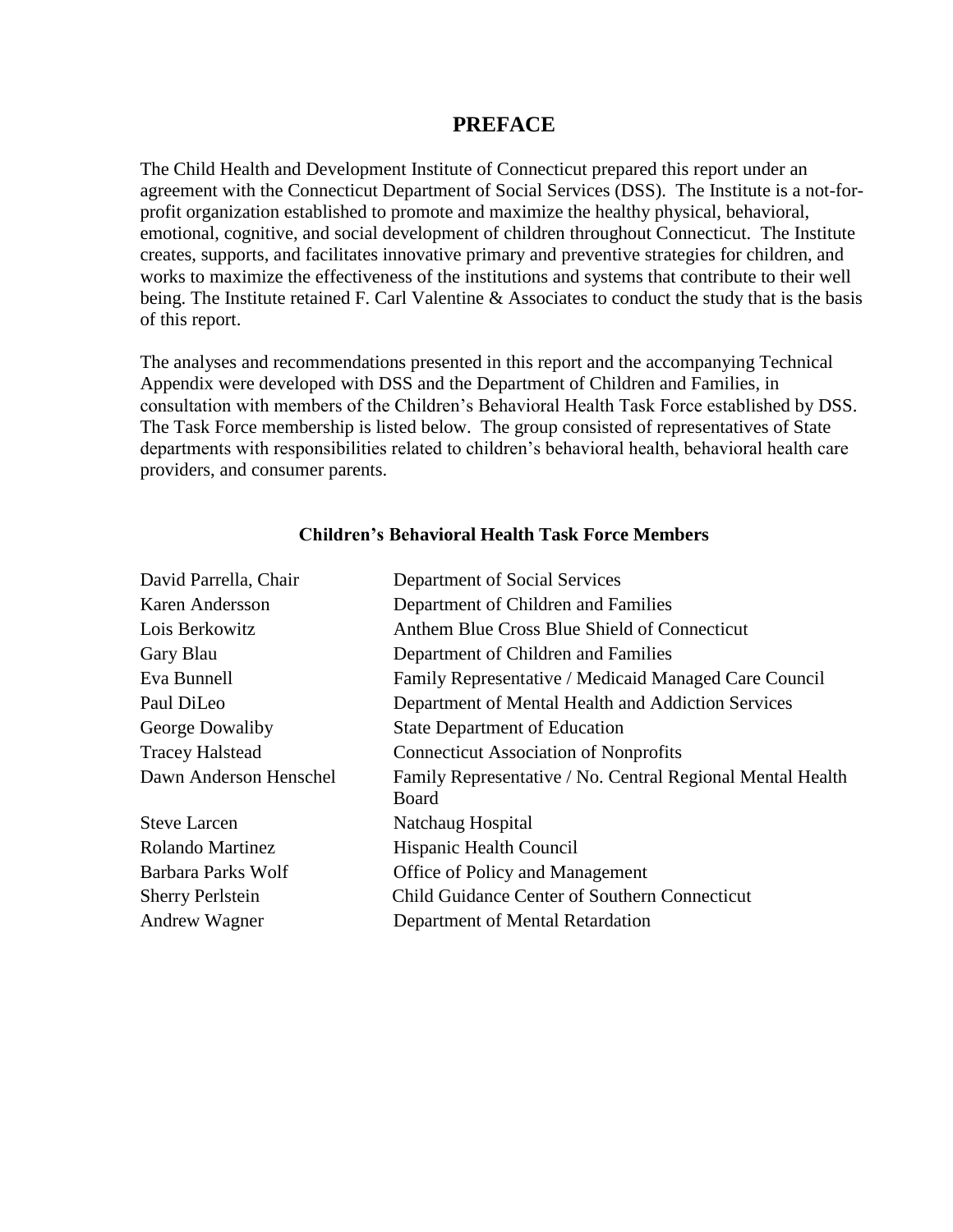### **Delivering and Financing Children's Behavioral Health Services in Connecticut**

## **Table of Contents**

**NOTE: The Technical Appendix to this report is available as a separate document, and contains more detailed information, data, and references that are the basis for the findings and recommendations in this report.**

#### **List of Tables and Figures**

|           |                                                                                                                                                | Page |
|-----------|------------------------------------------------------------------------------------------------------------------------------------------------|------|
| Figure 1: | Children Served and Public Investment in Behavioral Health<br>Services, by Level of Treatment for Children Enrolled in<br>HUSKY Plans, FY 1999 | 6    |
| Figure 2: | Federal, State, and Local Revenues Supporting Public<br>Behavioral Health Services for HUSKY/Medicaid Children,<br>FY 1999                     | 7    |
| Figure 3: | <b>Total Behavioral Health Funding for HUSKY/Medicaid</b><br>Children by Agency, FY 1999                                                       |      |
| Table 1:  | HUSKY/Medicaid as a Proportion of Public Funds Spent on<br>Behavioral Health by Department, FY 1999                                            | 8    |
| Figure 4: | System of Care Governance and Administrative Model                                                                                             | 19   |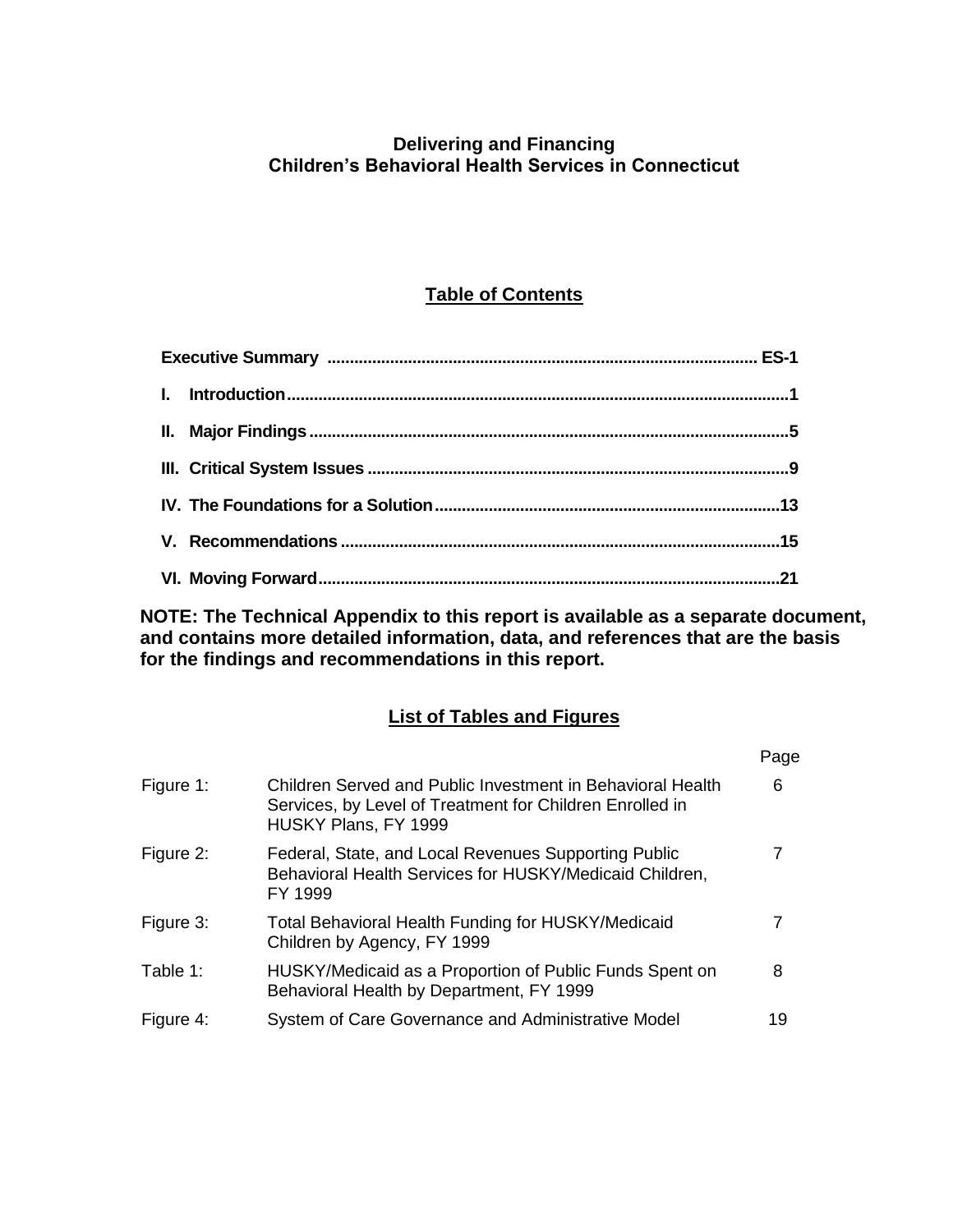## **Delivering and Financing Children's Behavioral Health Services in Connecticut**

## **Executive Summary**

State policymakers and practitioners are increasingly concerned about children in Connecticut who have serious emotional or behavioral problems, as are the families of these children. Providing appropriate and effective services to meet their needs is a high priority.

The State of Connecticut invests an estimated \$207 million annually in behavioral health services for children, addressing many of their needs. Behavioral health services, however, are administered by more than five state agencies and a myriad of local agencies and the schools. The result is a complex and fragmented system that leaves families confused about where to turn when they recognize that their children need help.

In response to these concerns, the State Legislature requested that the Connecticut Department of Social Services (DSS) conduct a study of the State's behavioral health services for children, specifically services for those enrolled in the statesponsored health insurance programs for low-income families  $(HUSKY \nA \nand B)^1$ . Legislators also sought recommendations for improving the quality and integration of these services for Connecticut's children. DSS engaged the Child Health and Development Institute of Connecticut to conduct the study. A task force comprising representatives from the state agencies who fund or provide behavioral health services for children, along with major service providers, consumer parents, and managed care organizations assisted with the study.

 $\overline{a}$ 

The study was conducted in the context of national research, documented in a recent report by the U.S. Surgeon General. This report advanced a "system of care" approach in which multiple problems associated with "serious emotional disturbance" are addressed comprehensively.

The good news for Connecticut is that the foundation to implement this approach is already in place. The State has begun to build a network of systems of care under the mandate and principles established by the Legislature in 1997 (P.A. 97-272). These local systems must now be fully supported and replicated on a statewide basis.

The results of the study are presented in two parts: 1) the main report that summarizes the findings and presents the recommendations; and 2) a technical appendix to the report that provides more detailed information, data, and analyses that were the basis for the findings and recommendations.

#### **Children Served by HUSKY**

- Approximately 184,000 children are enrolled in HUSKY A and B– about 20% of all children under 21 in the state.
- Approximately 22,300 or 12% of children in HUSKY A used one or more behavioral health services in the twelve-month period studied (April 1998 – March 1999).
- 8,419 children (5%) enrolled in HUSKY A were in the custody of DCF during the year studied.

#### **Behavioral Health Services Delivered and Their Cost**

 70% of all behavioral health dollars are spent for psychiatric hospitals and

 $<sup>1</sup>$  HUSKY A is for children enrolled in Medicaid and</sup> HUSKY B is for uninsured children in families whose income is above 185% of the federal poverty level.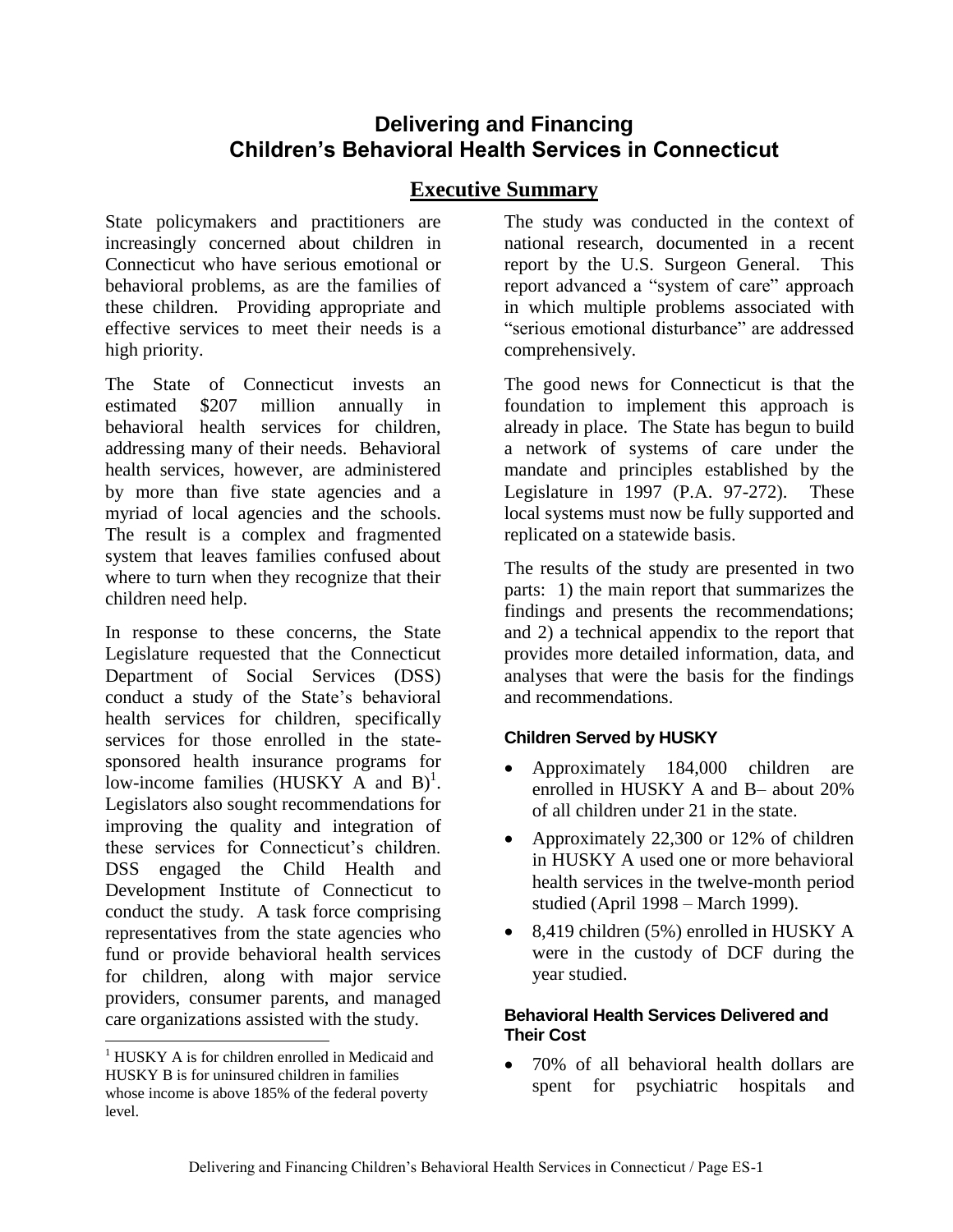residential treatment, serving 19% of all HUSKY children receiving services.

- Acute Care Psychiatric Hospitals, the most intensive and expensive level of service, serve an estimated 1,067 children in a year and cost the state \$41.1 million.
- Residential Treatment and other out of home placements through DCF and the state and local education system (in various settings both in state and out of state) serve an estimated 3,000 children per year and cost \$104.2 million.
- Community-based services serve about 18,200 children with a state investment of \$61.3 million.

#### **Funding Sources for Services**

- Connecticut spent approximately \$207 million across the five child-serving systems (DCF, SDE/LEA, DSS, DMHAS, and DMR) included in this study, for behavioral health services in FY 1999 for children enrolled in HUSKY plans.
- A majority of the public investment in behavioral health services (72%) comes from the State's General Fund. The federal government contributes 20%, primarily through Medicaid and Title IV-E foster care funds. Local funds through local education agencies account for the remainder.
- DCF administers 58% of all behavioral health services funds. State and Local Education Agencies fund 23% (through the Special Education program). DSS directly administers 14% of the total funding.
- \$62 million in HUSKY/Medicaid funds flow through five state agencies, with DSS directly administering 48% of these HUSKY/Medicaid funds.

#### **Critical System Issues**

The study identified the following critical system issues:

- 1. There are insufficient mechanisms for effective coordination of care between levels and across systems for children and their families.
- 2. Community-based resources and treatment alternatives must be better developed to avoid serious bottlenecks in the treatment system.
- 3. Funding is allocated by program and agency, each with its own requirements and incentive structure. This fragmentation within the system must be reduced.
- 4. Families must have a greater role in planning services for their own children and in system planning and oversight. Currently there are not adequate supports to enable families to be sufficiently involved in these ways.
- 5. Current resources may not be sufficient, but a redistribution of existing resources and taking fuller advantage of federal financing mechanisms could go a long way toward supporting a more effective system of behavioral health services for children.

Some study highlights that drive these issues home include the following:

- From July-December 1999, fully 55% of the children in DCF custody enrolled in HUSKY A who were in private psychiatric hospitals were ready for discharge to a less intensive and less expensive setting (residential treatment or home). As of September 1999, almost half of these children had been there for longer than 90 days.
- The State spent \$8 million for reinsurance for a 10-month period in FY 1999 to support stays longer than 15 days in psychiatric hospitals or subacute units. Projections are that reinsurance costs will be \$12 million for FY 2000.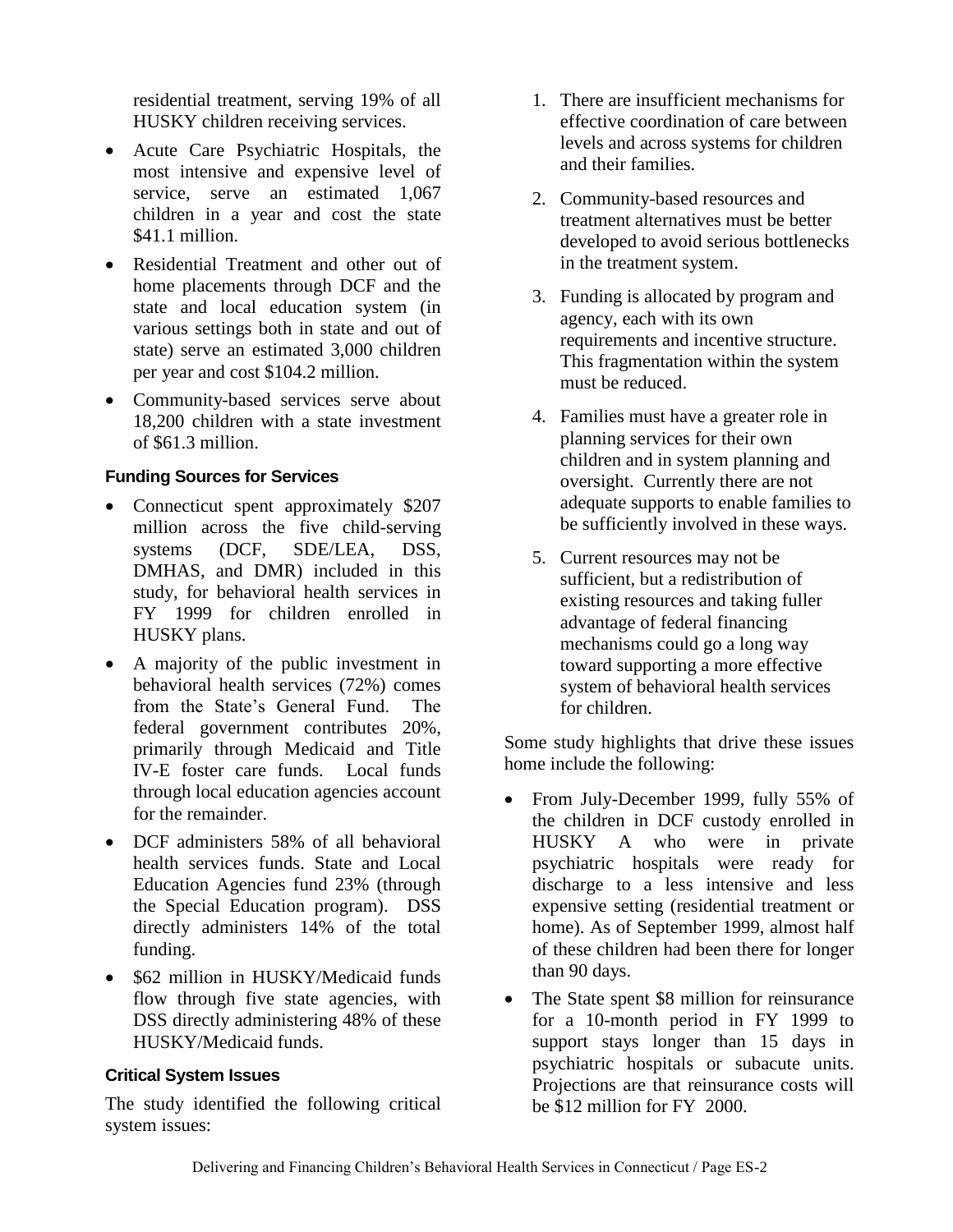- Residential treatment facilities are at or near capacity, yet many children in residential treatment no longer need this level of care. There are not sufficient community-based services to support their return to the community.
- Placements by parole and juvenile justice authorities through DCF have increased 34% in the last three years (accounting for 432 of the 1,268 children in placements in December 1999).
- Children in DCF custody are 5% of the HUSKY population but account for 60% of behavioral health expenditures.
- There has been a 40% increase in the number of children in out-of-state placements through DCF over the past three years. (347 of the 1,268 children in placement in December 1999 were out of state).
- There is no statewide support organization for families of children with serious emotional and behavioral problems, an important component for supporting family roles in systems of care.

#### **Recommendations**

Building on existing models already in place in Connecticut, this Report presents the following recommendations in support of building a system of care to address children's behavioral health:

- **A. Expand and enhance local systems of care established under P.A. 97-272 as the mechanism for coordinating and delivering behavioral health services for children with severe emotional disturbance and their families.**
- 1. Expand the eligibility criteria for system of care services to include all children meeting functional and diagnostic criteria for serious emotional disturbance and those at high risk, regardless of family income or placement status.
- 2. Decentralize decisions about individual care planning for eligible children to the local level, where individual care teams can access a flexible funding stream to purchase all services that are part of individual treatment plans.
- 3. Support local systems of care efforts to develop a richer array of community-based services for children with severe emotional disturbance and their families as an alternative to long-term residential care.
- 4. Actively support the development of a statewide family support network with local chapters to build capacity for family involvement.
- **B. Design, develop, and implement a blended funding approach to support these comprehensive, integrated, community based systems of care.**
- 5. Fund the system of care operation and services by pooling the portion of federal and state dollars currently spent on children with serious emotional disturbances through DSS and DCF.
- 6. Carve out behavioral health services funding from the capitation rate for existing HUSKY A and HUSKY B plans for children who meet defined assessment criteria. Develop case rates based on an actuarial analysis of the service needs of the population of children with serious emotional disturbance and for those at high risk for becoming seriously emotionally disturbed.
- 7. Explore the feasibility of maximizing federal Medicaid reimbursement to expand resources for children's behavioral health services.
- 8. Ensure that sufficient resources remain available through the HUSKY Plans to respond to the behavioral health needs of children not eligible for, or in need of, the extensive systems of care services.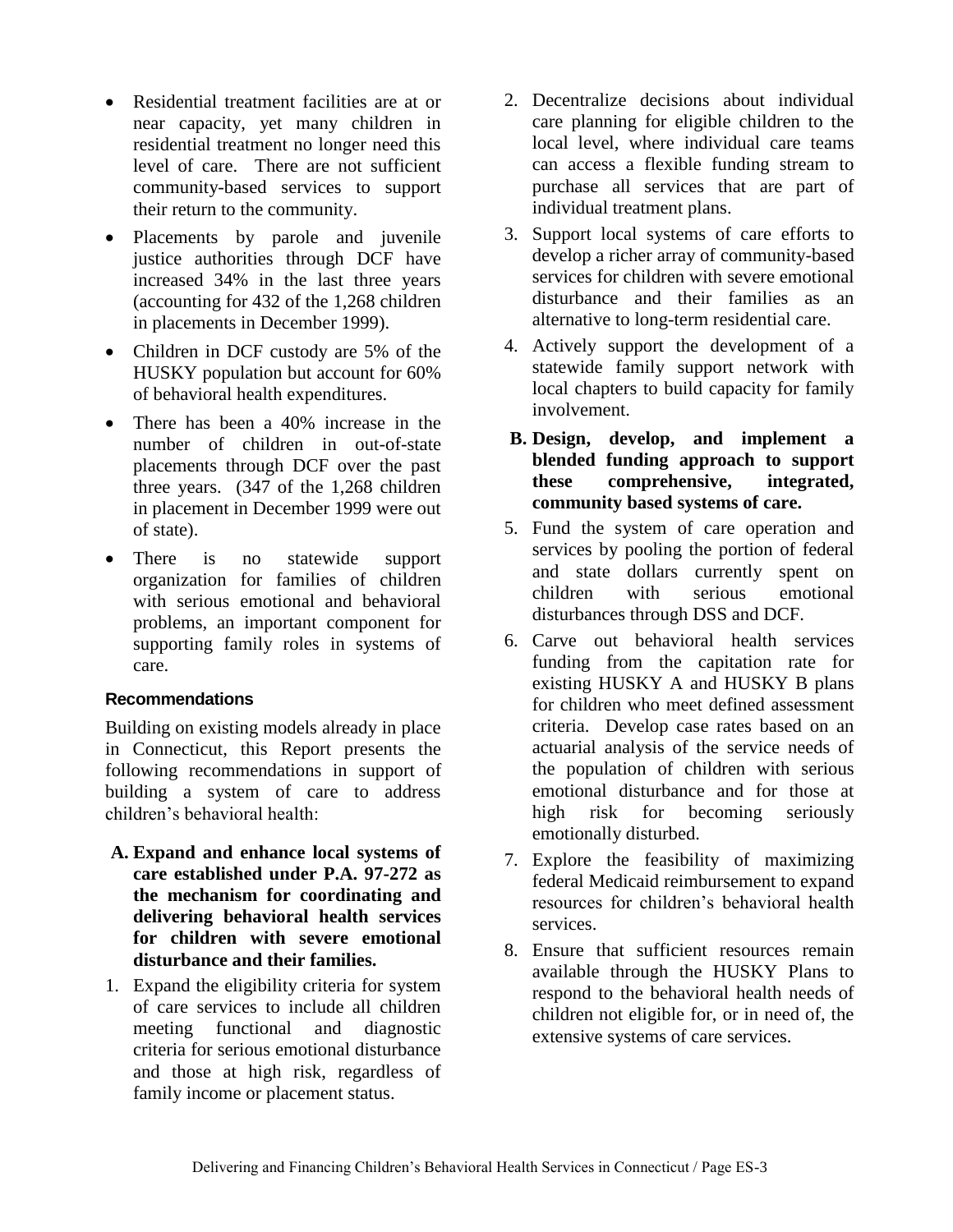- **C. Establish a coordinating and administrative structure to direct and implement the expanded system of care model.**
- 9. Establish an administrative structure to implement the expanded system of care under the joint direction of DSS and DCF. The structure would include an Administrative Services Organization (ASO) to administer the system of care funds and up to 10 regional Lead Service Agencies (LSAs) to contract with providers and provide services and administrative support required by local systems of care.
- 10. Form a state-level Interagency Committee for strategic planning and support for the development and implementation of the expanded system of care, with representation from DSS, DCF, SDE, DMR, DMHAS, the Department of Public Health (DPH),and OPM.
- 11. Establish an Advisory Committee with representation from consumer families and providers.
- 12. Develop measurable outcomes against which the state and local systems of care can assess the effectiveness of services.
- 13. Conduct training for state agency staff, providers, families, and other system participants to support the implementation of the system of care.
- 14. Develop a case management information system to support service delivery and management and evaluation.
- 15. Conduct a systematic, comprehensive, independent evaluation of this endeavor, examining the process of design, development, and implementation, and

the outcomes, including impact and costeffectiveness at multiple levels.

**D. Study additional critical issues including: early intervention and prevention for young children, children in transition to adulthood, children with dual diagnoses (mental health and substance abuse, mental health and mental retardation), enhancing cultural competency, and effects on the education system.**

#### **Moving Forward**

The state should continue to research the most effective mechanisms for implementing the recommendations in this report and address the issues identified for further study, working with the Children's Behavioral Health Task Force. Initial Foundation funding has already been secured for this continuing effort from the Connecticut Health Foundation and the Children's Fund of Connecticut.

The issues needing further study to support implementation of the recommendations include: development of community based service capacity; outcome accountability; contractual arrangements; governance at state and local levels; cross agency systems of care training; and financing mechanisms.

The children and families of Connecticut deserve no less than a collective best effort to build effective systems of care. With the focused attention and increased awareness of so many groups and individuals, the opportunity to take action to improve the way Connecticut delivers services for children with serious emotional and behavioral problems has never been better. The findings and recommendations of this study help point the way.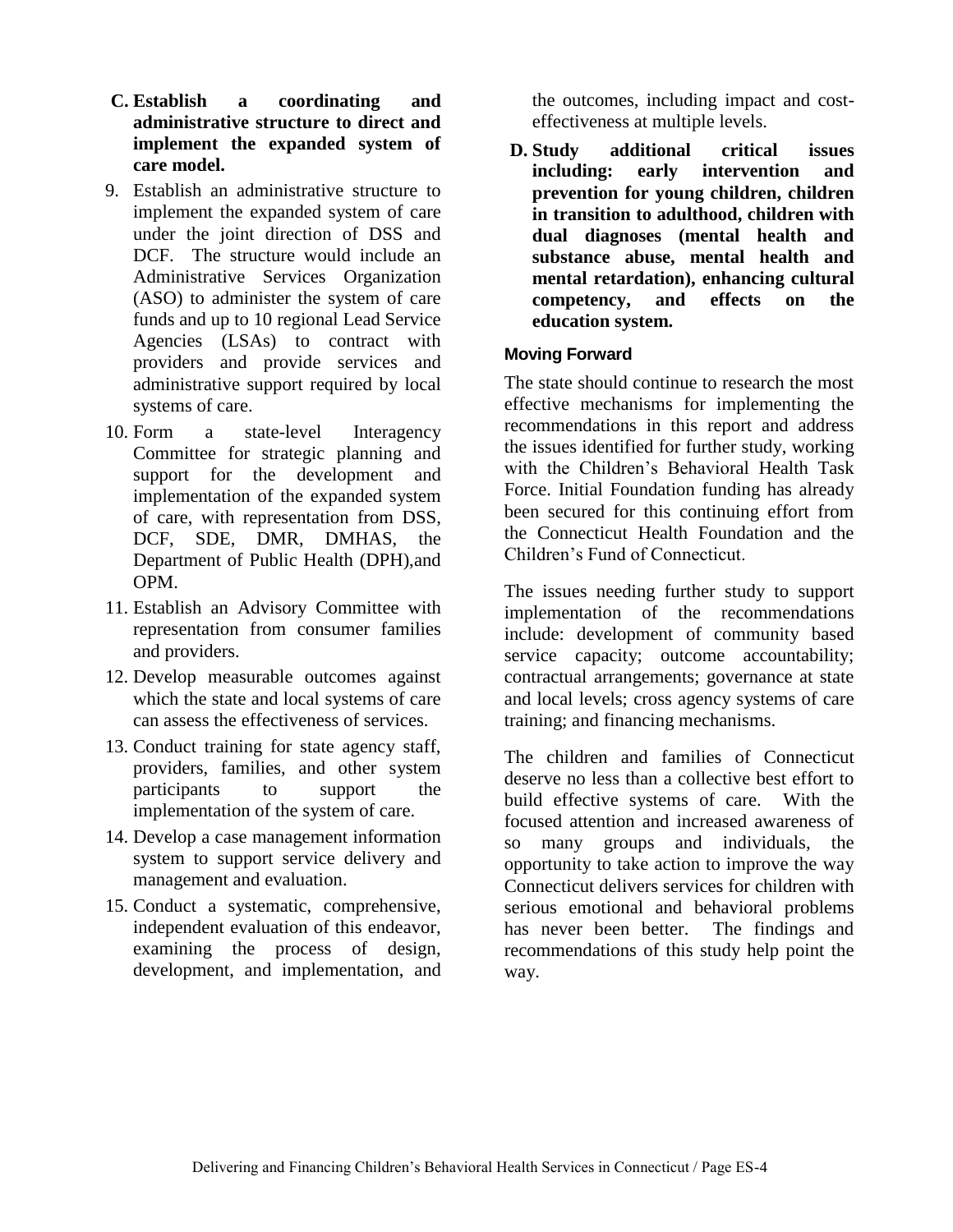## **Delivering and Financing Children's Behavioral Health Services in Connecticut**

# **I. Introduction**

#### **The Essence of the Problem**

State policymakers and practitioners are increasingly concerned about children in Connecticut who have serious emotional or behavioral problems, as are the families of these children. Providing appropriate and effective services to meet their needs is a high priority.

Approximately 22,000 Connecticut children covered by the state's health insurance program for children (HUSKY) seek some form of behavioral health services over the course of a year. An estimated 4,000 (2%) of these children suffer from emotional disturbance severe enough to seriously impair their daily functioning.

The State of Connecticut invests over \$207 million annually on behavioral health services for children, addressing many of their needs. The majority of services, however, are administered by more than five state agencies and a myriad of local agencies and the schools. The result is a complex, fragmented system that leaves families confused about where to turn when they recognize that their children need help.

The public financing structure complicates the coordination of a child's care across several systems and many providers. As a result, children who need care may not receive care. Left untreated or inadequately treated, their problems become more serious over time. Eventually some children end up in psychiatric hospitals and residential treatment settings -- often far removed from their own homes, schools, and communities, and even in other states. Too often, children

remain in these settings long beyond the time they need to be there, but there is nowhere else for them to go. There may not be specialized programs to treat their problems, or sufficient programs at a less intensive level of care that would provide the treatment and support to allow them to remain safely at home and in school.

Meanwhile, other children, who need hospitalization or residential care, are in detention centers, shelters, and emergency rooms awaiting an open bed. At the community level, treatment is difficult to access, and for those needing services from more than one source, hard to coordinate. There is no single point of accountability for the outcome of interventions at any level.

The backlogs in hospital, residential and community-based placements create difficulties for children and their families, and consume scarce resources that could be better used in more appropriate community-based care and increased early intervention and prevention.

Connecticut is not unique. These are problems with which all states struggle, as documented in the recent Surgeon General's Report on Mental Health. The good news for Connecticut is that the ingredients for a more systemic approach to resolve the problems are in place. The recommendations in this report build on existing resources and models as an excellent foundation from which to start.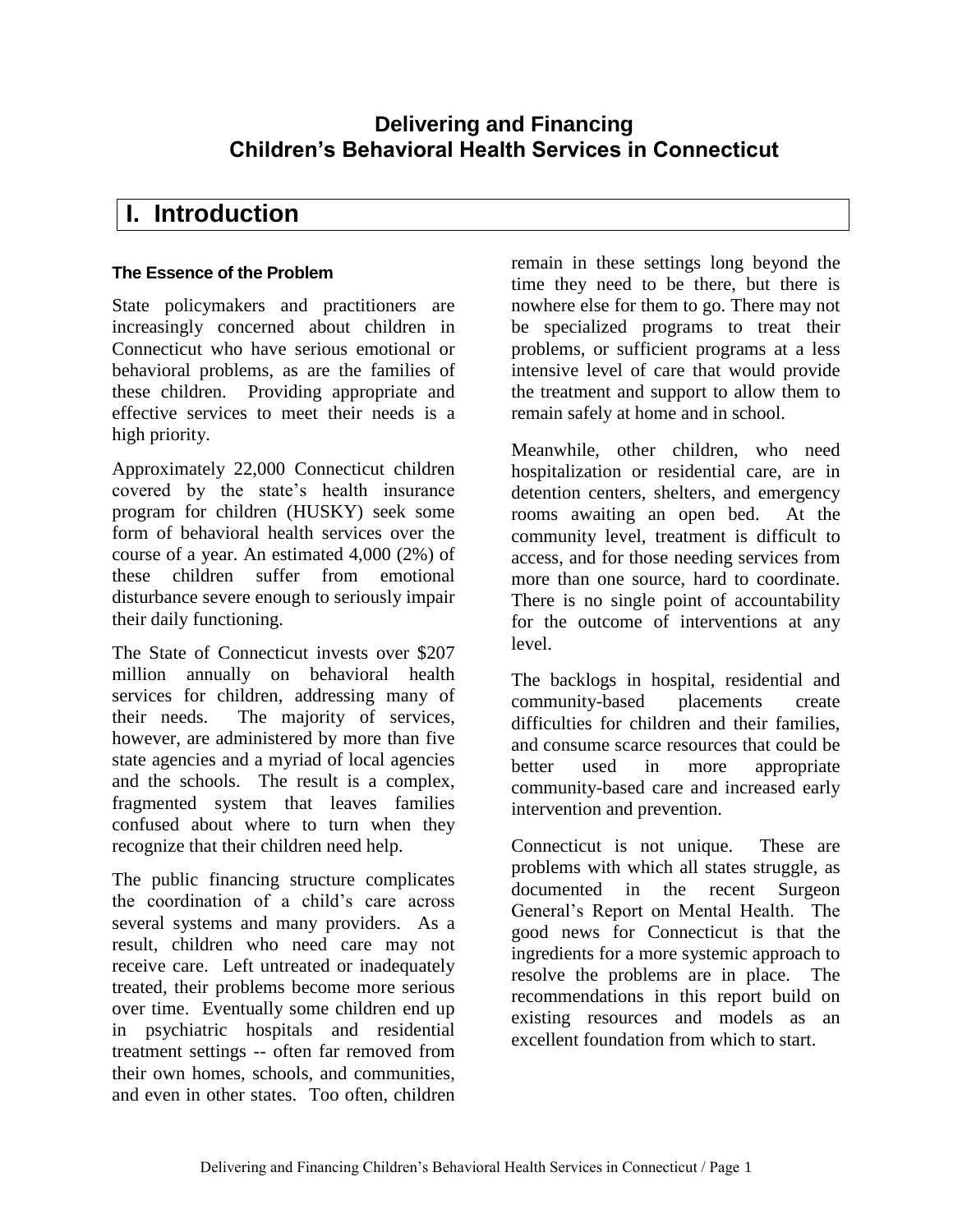#### **The Basis for the Report**

In response to the mounting concerns of parents, advocates, providers, and state agencies, the State Legislature requested that the Connecticut Department of Social Services (DSS) conduct a study of the behavioral health services specifically for children enrolled in the state-sponsored health insurance programs for low-income families (HUSKY A and HUSKY B). Legislators were interested in knowing about the services being used and the costs of those services. They also sought recommendations for improving the quality and integration of these services for Connecticut's children. $<sup>2</sup>$ </sup>

DSS engaged the Child Health and Development Institute of Connecticut (CHDI) to conduct the study. A task force comprising representatives from the state agencies who fund or provide behavioral health services for children, along with major service providers, consumer parents, and managed care organizations assisted with the study.

This report summarizes the findings and recommendations. A Technical Appendix with more detailed information about the pattern of service use and expenditures across agencies and at different levels of service has been prepared and is available as a separate document.

The findings are derived from the following sources: state agency data sources; interviews with key providers, advocates, and state agency staff; and the deliberations of the Task Force. The focus of the study is on programs and services provided or financed by the Department of Children and Families (DCF), the Department of Social Services (DSS), the Department of Mental Health and Addiction Services (DMHAS), the Department of Mental Retardation (DMR),

the State Department of Education (SDE), and local education agencies.<sup>3</sup>

This report documents the current commitment of resources for children with behavioral health problems, and identifies systemic issues that reduce the efficiency and effectiveness of the current services. It concludes with a set of recommendations.

If current resources could be used more effectively, building on existing models to fully support and expand their reach, many of the current difficulties could be corrected. Connecticut has the opportunity to forge a system of services that could be a model for the rest of the country. HUSKY could stand for #1 both on and off the basketball court.

As background to understanding behavioral health services for children enrolled in HUSKY, the next sections provides a national perspective on children's mental health and describes the HUSKY program in Connecticut.

#### **A National Perspective on Children's Mental Health: The Surgeon General's Report**

Connecticut is not alone in its concern for the mental health of its children. A recent report by the Surgeon General of the United States addressed the issue from a national perspective. This comprehensive document provides a thorough review of the literature and a framework for action. The report emphasizes the application of principles of child development in considering mental illness in children. It includes the following definition of children's mental health:

 $\overline{a}$ 

<sup>&</sup>lt;sup>2</sup> Public Act 99-279, Section 36

 $3$  Behavioral health services provided or financed by the Court Support Services Division of the Department of Justice, the Department of Corrections, or other state agencies were beyond the mandated scope of this study.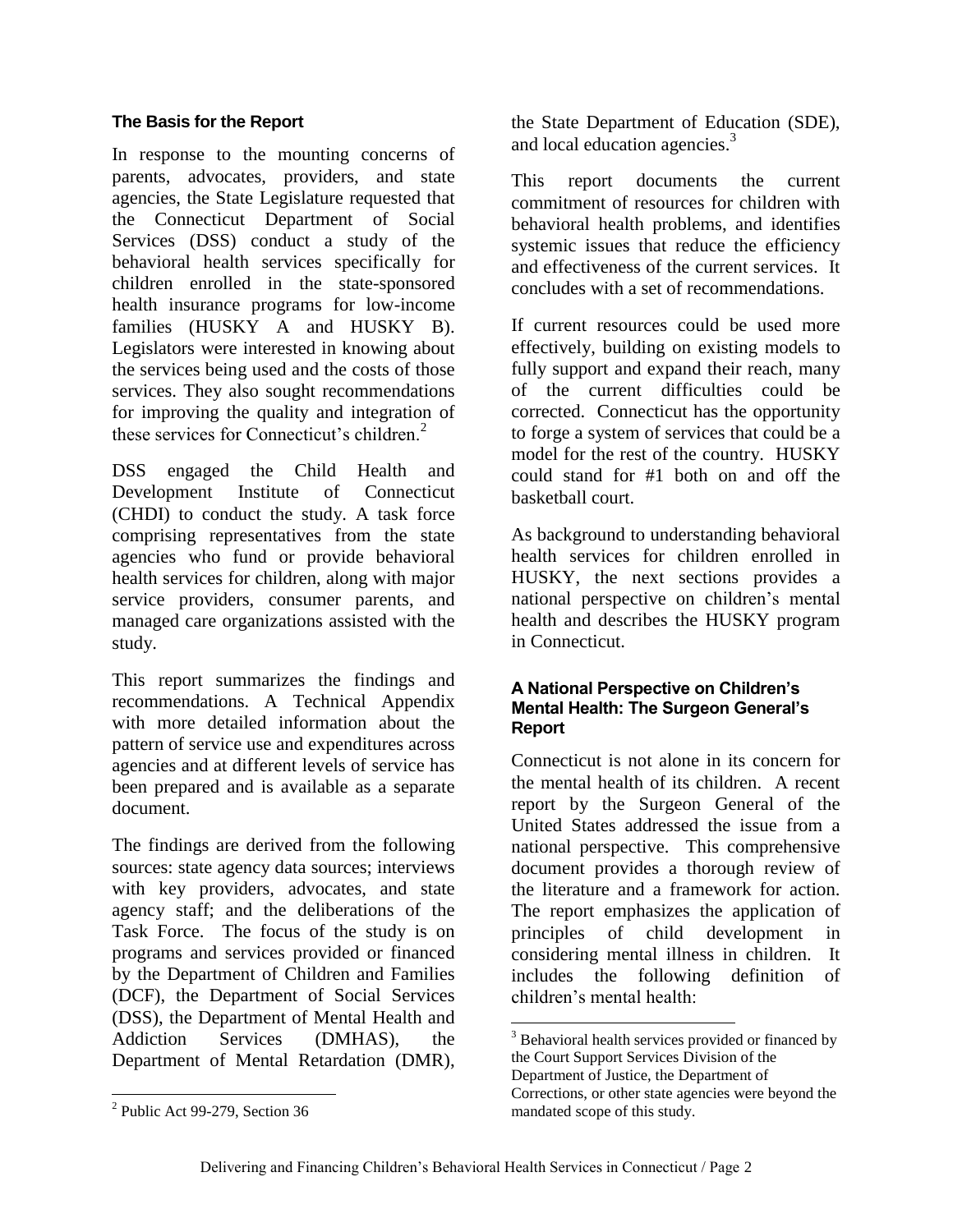Mental health in childhood and adolescence is defined by the achievement of expected developmental cognitive, social, and emotional milestones and by secure attachments, satisfying social relationships, and effective coping skills. Mentally healthy children and adolescents enjoy a positive quality of life; function well at home, in school, and in their communities; and are free of disabling symptoms of psychopathology (Hoagwood et al., 1996). $<sup>4</sup>$ </sup>

The Surgeon General's major conclusions about children's mental health provide an excellent capsule summary of the nature of mental health and disability in children, and the best approaches for treating behavioral health problems.

The points most relevant to this Connecticut study are summarized below.

- Childhood is a period of rapid development. It is critical to assess the mental health of children in a developmental context that takes into account family, community, and cultural expectations about age-appropriate thoughts, emotions, and behaviors.
- Approximately one in five children experiences the signs and symptoms of a disorder during the course of a year, and five percent experience "extreme functional impairment".
- Children at greatest risk include those with physical problems; intellectual disabilities (retardation); low birth weight; family history of mental and addictive disorders; multigenerational poverty; and caregiver separation or abuse and neglect.

 $\overline{a}$ 

- Primary care and the schools are major settings for the recognition of mental disorders, yet trained staff are limited, as are options for referral to specialty care.
- Families are essential partners in the delivery of mental health services to children.
- Culturally appropriate services improve access to services, but are not widely available.
- The multiple problems associated with "serious emotional disturbance" are best addressed with a "systems" approach in which multiple service sectors work in an organized, collaborative way. These systems of care lead to positive system outcomes and functional outcomes for children.

#### **What is HUSKY?**

HUSKY is Connecticut's comprehensive health insurance plan that covers children. There are approximately 195,500 children receiving publicly financed health coverage of which 184,000 are enrolled in the HUSKY Plans – about 20% of all children under 21 in the state.<sup>5</sup> There are three programs under the HUSKY umbrella: HUSKY A, HUSKY B, and HUSKY Plus.

 **HUSKY A** is Connecticut's Medicaid managed care program. It includes children in families with income at or below 185% of the federal poverty level (\$30,895 annual income for a family of 4 in 1999). The program, begun in 1995, is administered through DSS.

 $\overline{a}$ 

<sup>&</sup>lt;sup>4</sup> Mental Health: A Report of the Surgeon General. (U.S. Department of Health and Human Services, 1999), p. 123.

 $<sup>5</sup>$  There are an additional 11,500 children receiving</sup> Medicaid fee-for-service benefits, including children new to the program in the process of joining a health plan, children in hospitals who are not plan members, and children who have disenrolled to participate in the DMR Case Management Program.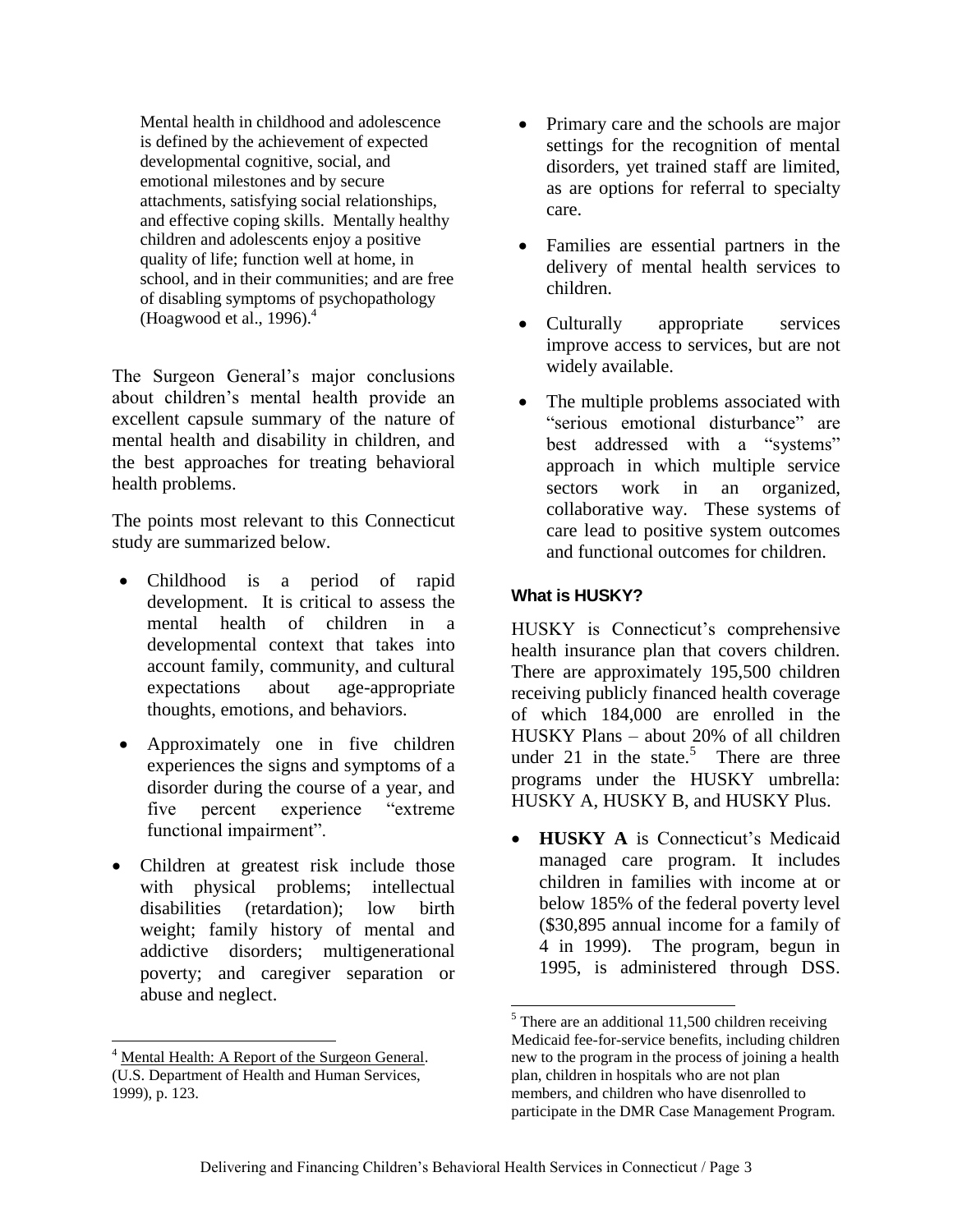The agency contracts with four managed care organizations to provide coverage. HUSKY A covers all "medically necessary" services, including physical and/or behavioral health needs. *There are approximately 179,700 children currently enrolled.*

- **HUSKY B** is a health insurance program for children in families with incomes above 185% of the poverty level who have been without insurance for at least six months and have no other means of accessing insurance. The program is administered similarly to HUSKY A, although its benefits are different, mirroring those available under the State's Employee Health Plan. *There are about 4,300 children currently enrolled across the state.*
- **HUSKY Plus** is a program begun in 1998 providing supplemental coverage for children enrolled in HUSKY B who have intensive physical and/or behavioral health needs. The Yale Child Study Center administers the behavioral health aspect of the program through

arrangements with twelve HUSKY Centers throughout the State. Only seven children are currently enrolled largely because of the limited eligible population -- those without insurance for at least six months and in families with incomes between 185% and 300% of the poverty level. Also, many children whose disorders are serious enough to qualify them for HUSKY Plus are enrolled in HUSKY A rather than B, or are receiving services through the DCF voluntary services program

The next section of the report summarizes key findings of the study, addressing the following:

- Who are the children enrolled in HUSKY who are using behavioral health services;
- What services are they receiving;
- What are the sources of funds for these services.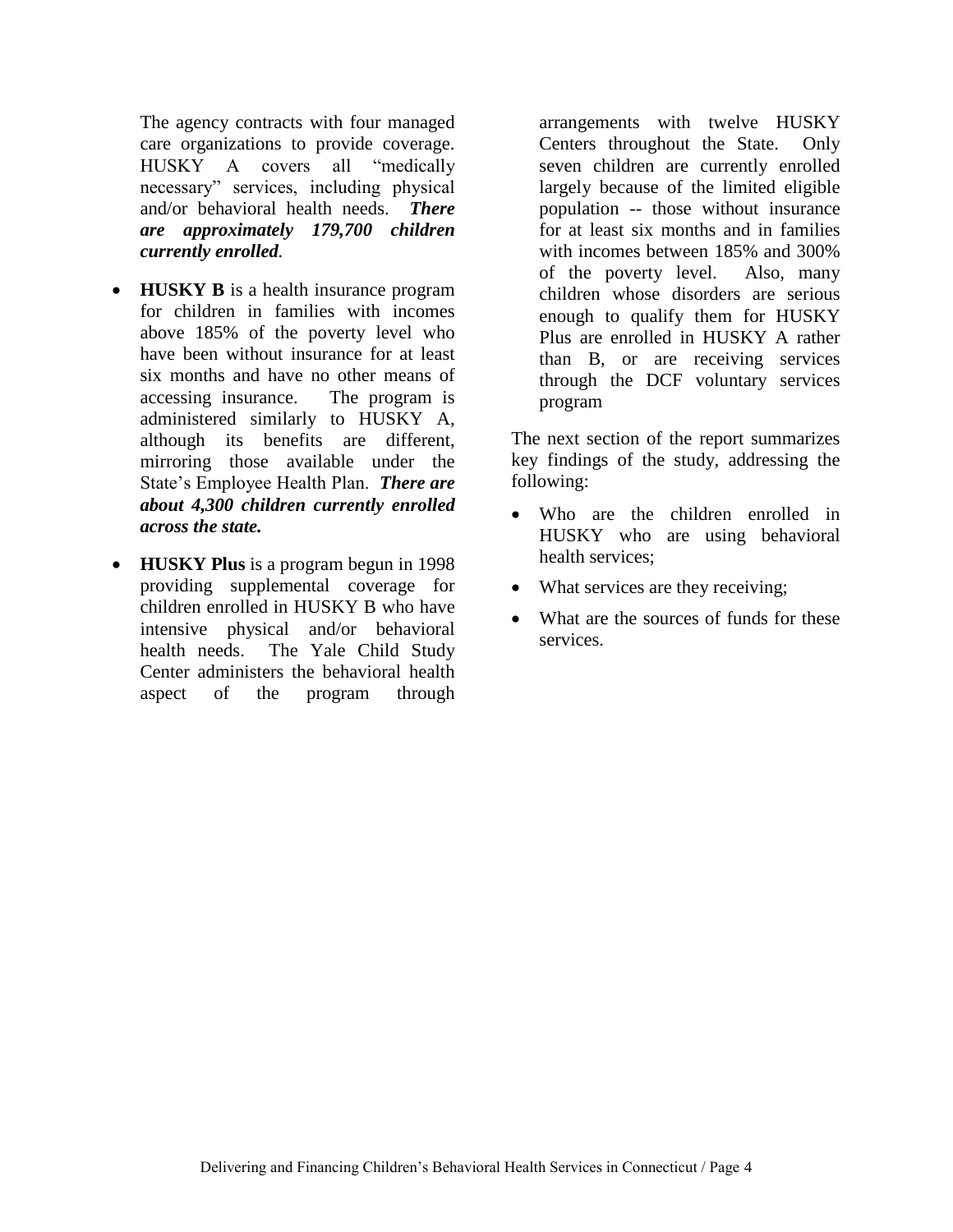# **II. Major Findings<sup>6</sup>**

#### **Who are the Children Using Behavioral Health Services?**

Based on the best available health services encounter data from DSS, it appears that *approximately 22,300 or 12% of children in HUSKY A used one or more behavioral health services in the twelve months from 4/1/98-3/31/99* (referred to as the "reporting year" throughout this document). Males were disproportionately represented.

As one might expect given their history, children in the custody of DCF were significant users of behavioral health services. Although only 5% of children enrolled in HUSKY A were in the custody of DCF during the reporting year (8,419 children), they accounted for 60% of all behavioral health expenditures on behalf of HUSKY children.

#### **What Behavioral Health Services Do Children in HUSKY Receive?**

Children who have an emotional disturbance require a range of treatments and supports tailored to their diagnoses and personal situations. Behavioral health providers and funders have developed a variety of programs and facilities to address these needs. These programs and facilities generally fall into three categories of care described below. Figure 1 compares the percentage of children served by each category and the funding devoted to each. Over time children may receive services from more than one category.

 **Acute Care Psychiatric Hospitals** the most intense and expensive level of service, for children who may be suicidal, dangerous to themselves or others, or whose behavior cannot be managed in a less restrictive setting.

 $\overline{a}$ 

- **Residential Treatment and Other Out-of-Home Placements –** treatment for children ages 5-21 who are unable to function in their home, school, and community. Settings include residential treatment facilities, group homes, therapeutic foster homes, and supervised apartments.
- **Community-based services –** a wide range of services for children and families with an array of needs. Services include extended day treatment, outpatient therapy, in-home services, evaluation, case management, emergency services, and family support services.

The majority of children in HUSKY received their behavioral health services in a community-based setting-- only 1,067 were hospitalized (5%), and 3,000 were in

 $6$  Much of the quantitative data concerning the HUSKY A population were drawn from encounter data for the period 4/1/98 – 3/31/99. The data were submitted by the HUSKY A MCOs, to Qualidigm, the firm under contract with DSS to perform external quality review for HUSKY. Two MCOs that submitted incomplete data were excluded from the study. Totals were developed based on projections of the data from the 4 MCOs whose submissions were complete.

Expenditures for behavioral health services under HUSKY were based on the application of the Medicaid fee for services schedule, as MCOs provided very little information about their actual costs. DSS believes these rates are sufficiently comparable to those used by the MCOs.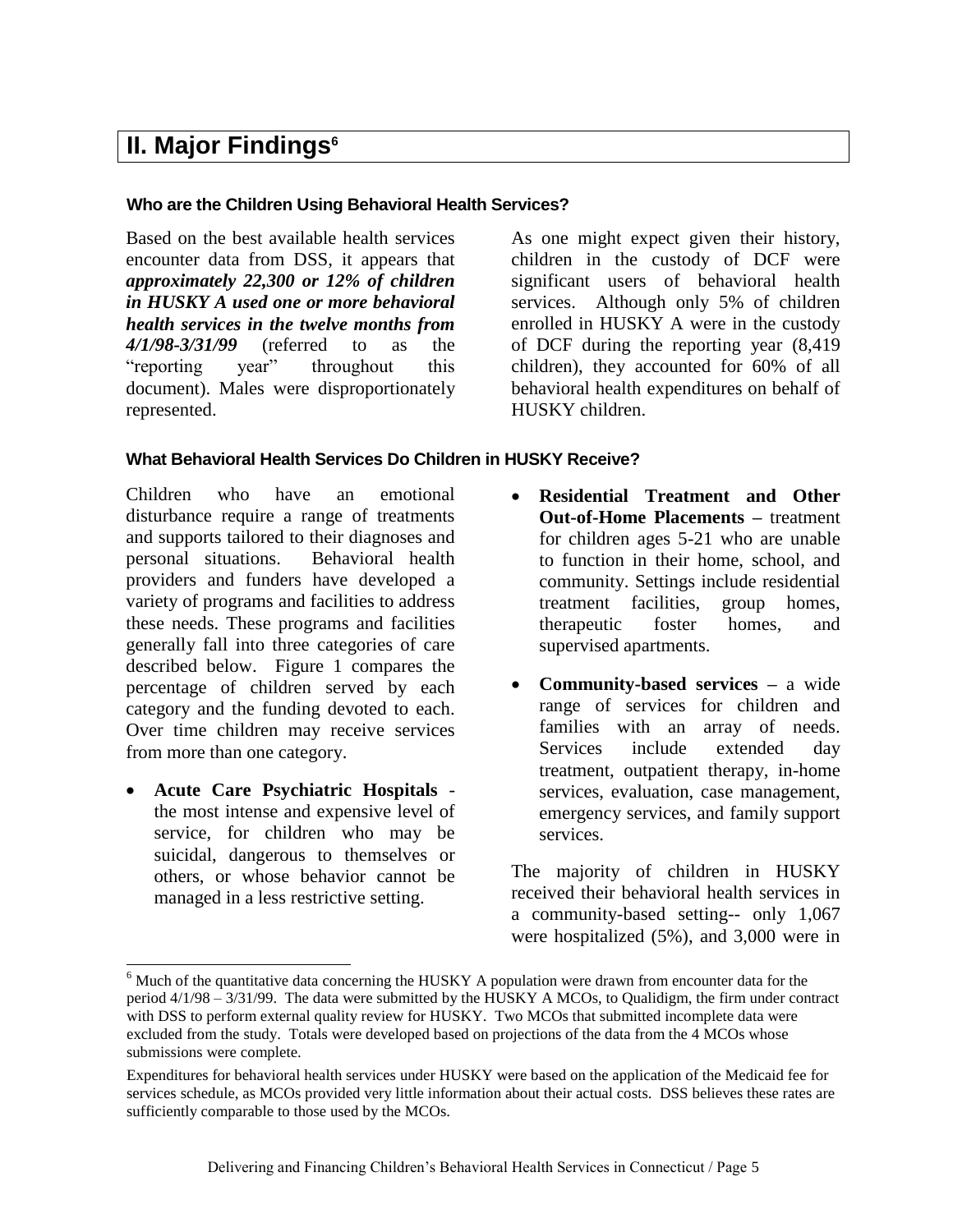residential care (13%) during the reporting year. Yet, as Figure 1 illustrates, the greatest investment of dollars is for the fewest children in the most intensive level of services: *70% of all behavioral health* 

*dollars are spent for psychiatric hospitals and residential treatment, serving only 18% of all HUSKY children receiving behavioral health services.*

#### **Figure 1: Children Served and Public Investment in Behavioral Health Services, by Level of Treatment' for Children Enrolled in HUSKY Plans, 1998-99**



*Total Served: 22,283 Total Investment: \$207 million*

\* includes services in residential treatment facilities and other out-of-home placements by DCF and Local Education Agencies, including group homes, therapeutic foster homes, and supervised apartments.

**NOTE: Numbers of children include all children accessing that level of service during the year**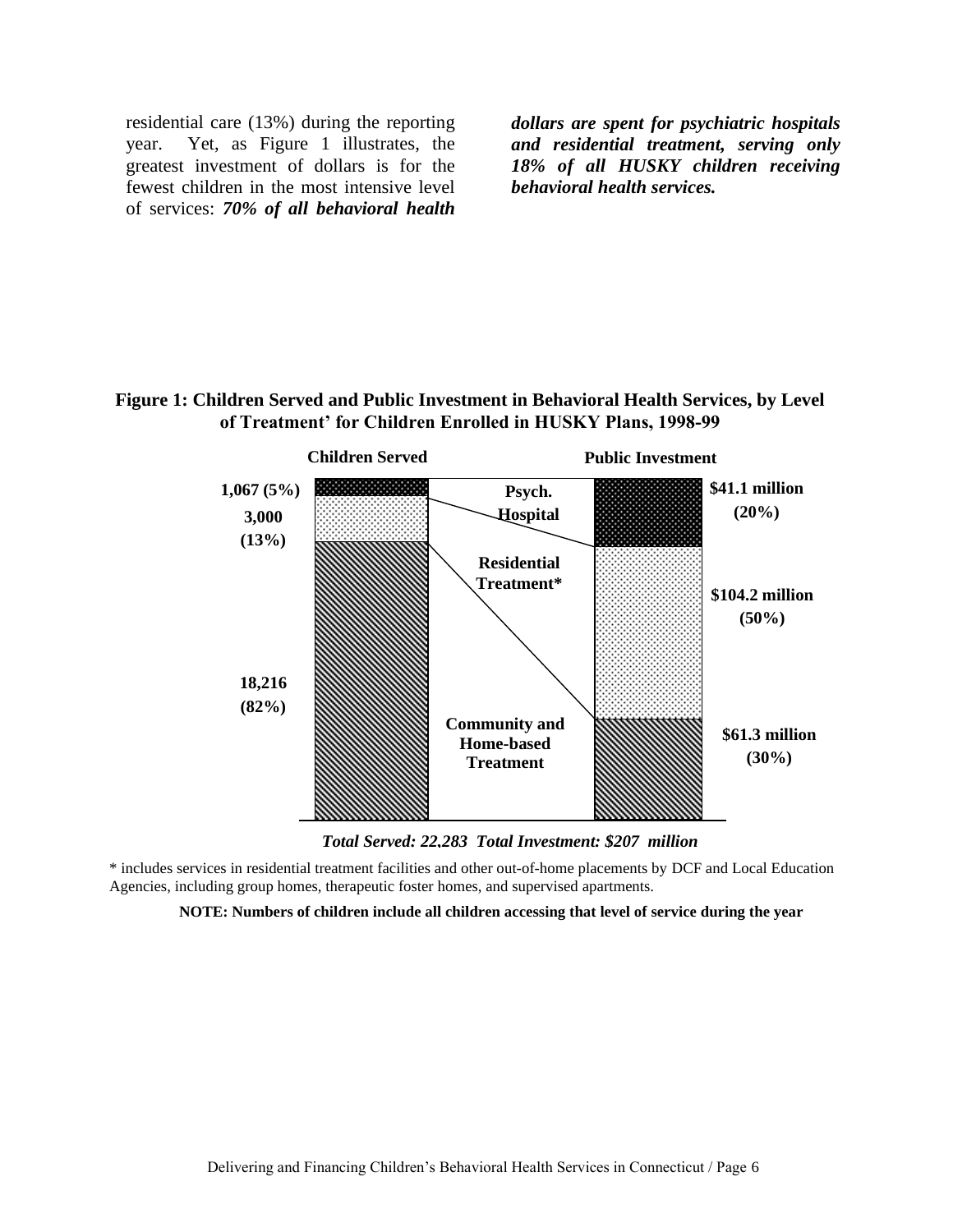#### **What are the Sources of Funding for Behavioral Health Services?**

*Connecticut spent approximately \$207 million for behavioral health services in FY 1999 for children enrolled in HUSKY plans*. This amount includes a combination of federal, state, and local dollars, administered by five state agencies and numerous local agencies. The study examined which state agencies were responsible for administering these funds, and the sources of these revenues, and learned the following:

- *A majority of the public investment in behavioral health services (72.2%) comes from the State's General Fund as direct investment or match for federal funds.* The federal government contributes 20.4% of the total dollars through the Federal Medicaid program (reimbursement of 50% of eligible state Medicaid expenditures), and through Title IV-E that reimburses 50% of room and board costs for children placed in residential treatment facilities through DCF. Local funds, through local school districts, account for the remaining 7.4% (See Figure 2).
- *DCF is clearly the lead agency in this system, administering 58% of the funds spent on behavioral health services*. (See Figure 3.)Children in DCF custody account for 40% of the





expenditures for hospital stays in FY 1999. DCF expenditures of \$82 million account for 79% of all expenditures for residential treatment in FY 1999.

- *State and local education agencies expend 23% of the funds (\$46.8 million)*, spent primarily through the Special Education process. About 30% of this amount is for residential treatment. In the 1998-99 school year, 423 HUSKY eligible children with severe behavioral disabilities were placed in residential settings, at a cost of \$14.5 million. 40% of these expenditures came from local school district funding, 56% from state funds, and the remaining 4% from federal funds.
- *A combination of federal and* s*tate Medicaid dollars totaling \$62 million flows through a number of state agencies. Federal and State Medicaid dollars are the source of 30% of the dollars spent on behavioral health services for children enrolled in*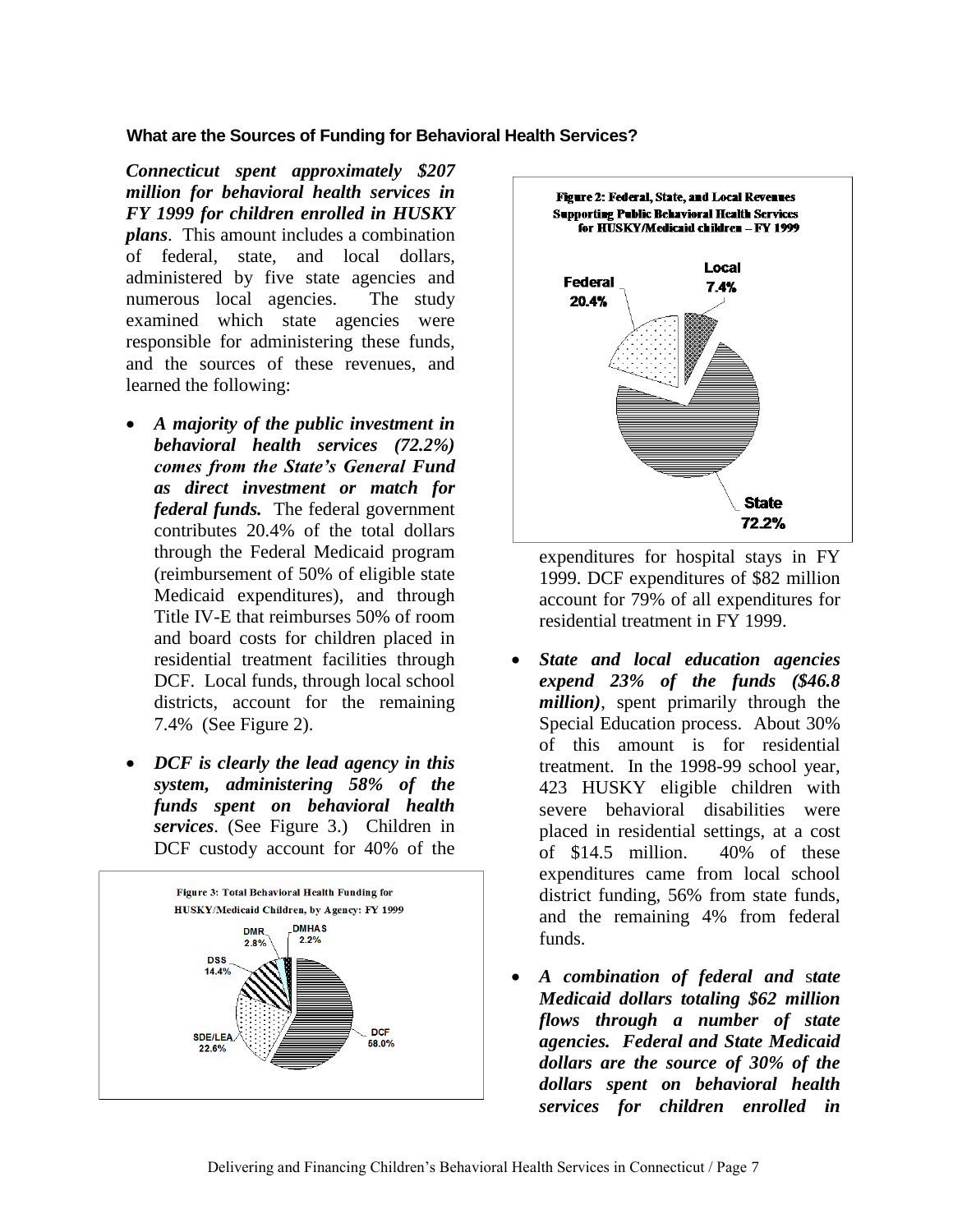*HUSKY*. Table 1 shows the amount of Medicaid funds for behavioral health services that flows through each agency and the percent these funds comprises of the agency's total funding for behavioral health services. DSS administers 48% of the Medicaid funds and DCF administers another 26%. Because of its reach, the Medicaid program can serve as a unifying force for a common approach to children requiring behavioral health services.

**Table 1: HUSKY/Medicaid as a Proportion of Public Funds Spent on Behavioral Health by Department, FY 1999 (\$\$ in millions)**

|                |          | Medicaid     |          |
|----------------|----------|--------------|----------|
|                | Total    | (Federal and | $\%$     |
| Agency         | Funds    | State)       | Medicaid |
| <b>DCF</b>     | 119.79   | 16.36        | 13.7     |
| <b>SDE/LEA</b> | 46.77    | 8.0          | 17.1     |
| <b>DSS</b>     | 29.72    | 29.72        | 100.0    |
| DMR            | 5.75     | 4.94         | 85.9     |
| <b>DMHAS</b>   | 4.60     | 2.8          | 60.9     |
| Total          | \$206.63 | \$61.82      | 29.9%    |

#### **Special Concerns for Further Study**

In addition to the findings presented above, the study attempted to explore several additional issues of concern and importance, specifically:

• Early identification and prevention services for young children;

- Youth in transition from the childfocused mental health system to the adult system;
- The impact on local schools of serving increasing proportions of children with behavioral health service needs in the community;
- Children with dual diagnoses (mental health and substance abuse; mental health and mental retardation);
- Access to outpatient services;
- Enhancing the cultural competency of the service delivery system in response to the high proportion of children enrolled in HUSKY who are Black or Hispanic.

Each of these topics addresses a serious concern, and is an important component for designing a comprehensive system of mental health treatment for children. However, there were relatively little data available to fully explore these issues. More time than was available for this study is needed to generate the necessary information. (See the Technical Appendix for findings based on what information was available.)Further study of the listed areas is recommended to better inform the design and development of appropriate interventions.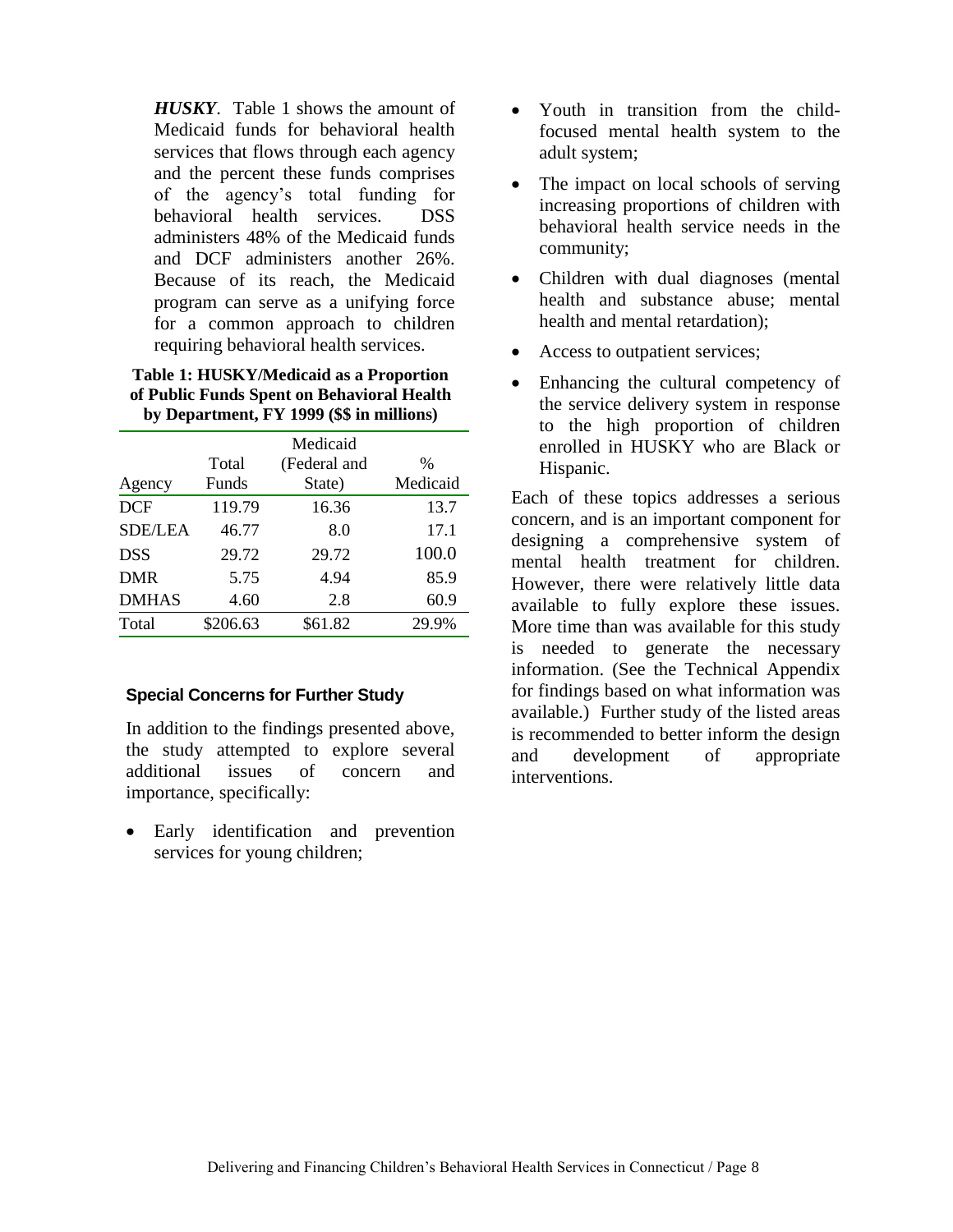# **III. Critical Systems Issues**

Although an impressive array of resources and capabilities in Connecticut are devoted to children's behavioral health, there are significant problems in the current way services are organized, financed, and delivered. The study pointed to five major problems:

- 1. There are **insufficient mechanisms for effective coordination of care** between levels of intensity and across service systems for children and their families.
- 2. Community-based resources and treatment alternatives must be better developed to avoid the **serious bottlenecks in the treatment system.**
- 3. Funding is allocated by program and agency, each with its own requirements and incentive structure. This **fragmentation within the system** must be reduced.
- 4. Families must have a greater role in planning services for their own children and in system planning and oversight. Currently there are not adequate supports to enable families to be sufficiently involved in these ways.
- 5. Current resources may not be sufficient, but a redistribution of resources and taking fuller advantage of federal financing mechanisms could go a long way toward supporting a more effective system of behavioral health services for children.

These concerns were based on the following key findings of the study.

 *From July-December 1999, 55% of the children in DCF custody who were in private acute care psychiatric hospitals* 

*were ready for discharge to a less intensive and less expensive setting (residential treatment, therapeutic foster care or home-like setting)*. Their conditions had stabilized and were less severe, but there was nowhere for them to go. They remained in the hospital but on what is termed "subacute" status, at a lower daily rate.

- *Almost half the children in these hospitals on subacute status in September 1999 had been there for longer than 90 days.* The experience of Nayib, a child in DCF custody, illustrates the human and financial toll of this problem. (See box on p. 10).
- *13% of children discharged from psychiatric hospitals were readmitted within 30 days,* as compared to a national average of 10%. This suggests problems with discharge planning and follow-up care.
- *The State spent \$8 million for reinsurance for a 10-month period in FY 1999* to support hospital stays longer than 15 days. Projections are that reinsurance costs will be \$12 million for FY 2000. The State's reinsurance program was instituted in September 1998 to prevent premature discharges that occurred under managed care when the hospitals were not being reimbursed for extended stays. Through reinsurance, the State's Medicaid program pays a portion of the cost of hospital stays over 15 days, preventing children from being discharged from hospitals prematurely. An unintended consequence has been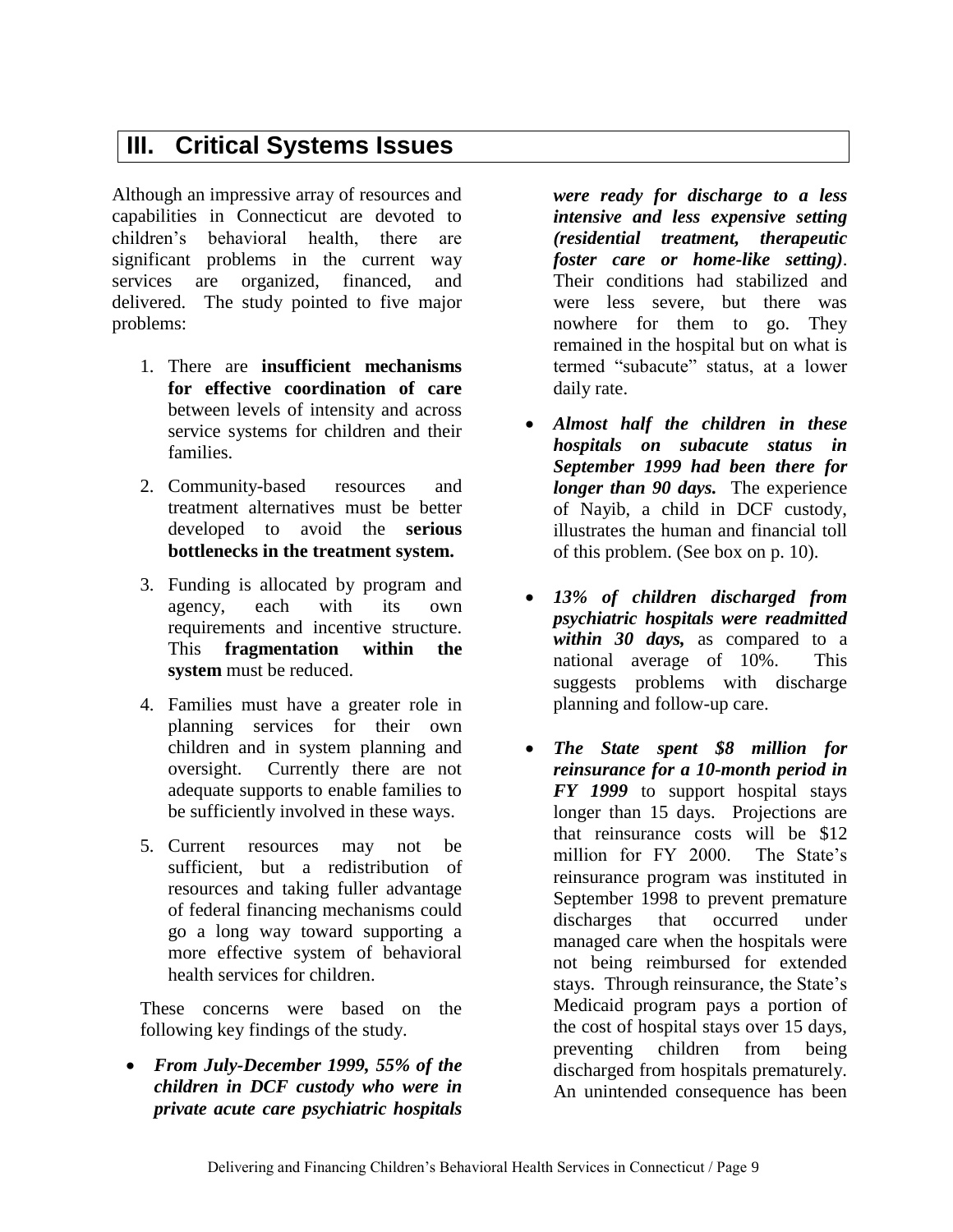to create a financial incentive to keep children in acute or sub-acute care longer than necessary.

- *Residential treatment facilities are at or near capacity, yet many children in residential treatment no longer need this level of care.* There are not sufficient community-based services to support their return to the community.
- *Placements by parole and juvenile justice authorities through DCF have increased 34% in the last three years.*  (They accounted for 432 of 1,268 children placed by DCF's central placement team in December 1999).
- *5% of children enrolled in HUSKY are in DCF custody, yet this population accounts for 60% of the behavioral health expenditures.* Although this is not suprising, given the nature of the life experiences of this group, the finding highlights the need for special attention to the financing and delivery of services to this population.
- *There has been a 40% increase in children placed out of state through DCF over the past three years.* In December 1999 there were 347 children in DCF custody who were in out of state facilities (27 % of all children in DCFfunded residential care). There were also 107 HUSKY-eligible children children placed out of state by local school districts in FY 1999. There were also 159 children placed out of state by local school districts in FY 1999. Children in out of state placements are much more likely to have one or more of the following challenging behaviors than children in group or private residential placements in the State: sexually reactive; sexually offending; suicidal,

#### *Nayib (not his real name)*

*Nayib is a ten-year-old African-American boy who entered the DCF system when he was five years old. He has spent most of the past year in a psychiatric hospital, awaiting an appropriate placement. During part of that time, his mother was in jail. Nayib was hospitalized in January 1999 because he was a danger to himself and others, but he had stabilized within a few weeks and was ready to be discharged. The hospital's discharge recommendation was a therapeutic foster home, but despite repeated attempts, none could be found. After a period of disagreement over discharge recommendations, DCF and the hospital are now trying to find a residential placement for Nayib. Not only has this situation been the wrong placement for Nayib, it has tied up an acute care bed that could have served other children needing that level of care. Eleven months after admission, Nayib still remained hospitalized. At \$400/day and approximately 350 days in the hospital, the state had paid approximately \$140,000 for an intensity of service that, after the first ten days, was not medically indicated.*

assaultive, threatening. There are insufficient resources or incentives to care for these children within the state, the causes of which merit further exploration.

- *One in four of the 274 children awaiting placement through DCF's central placement team in December 1999 were classified as having mental retardation.* This is another population for whom appropriate services appear to be a problem.
- *At the community level, \$61 million is spent by the five state agencies reviewed in this study. Each program has its own funding with its own set of rules governing how the money*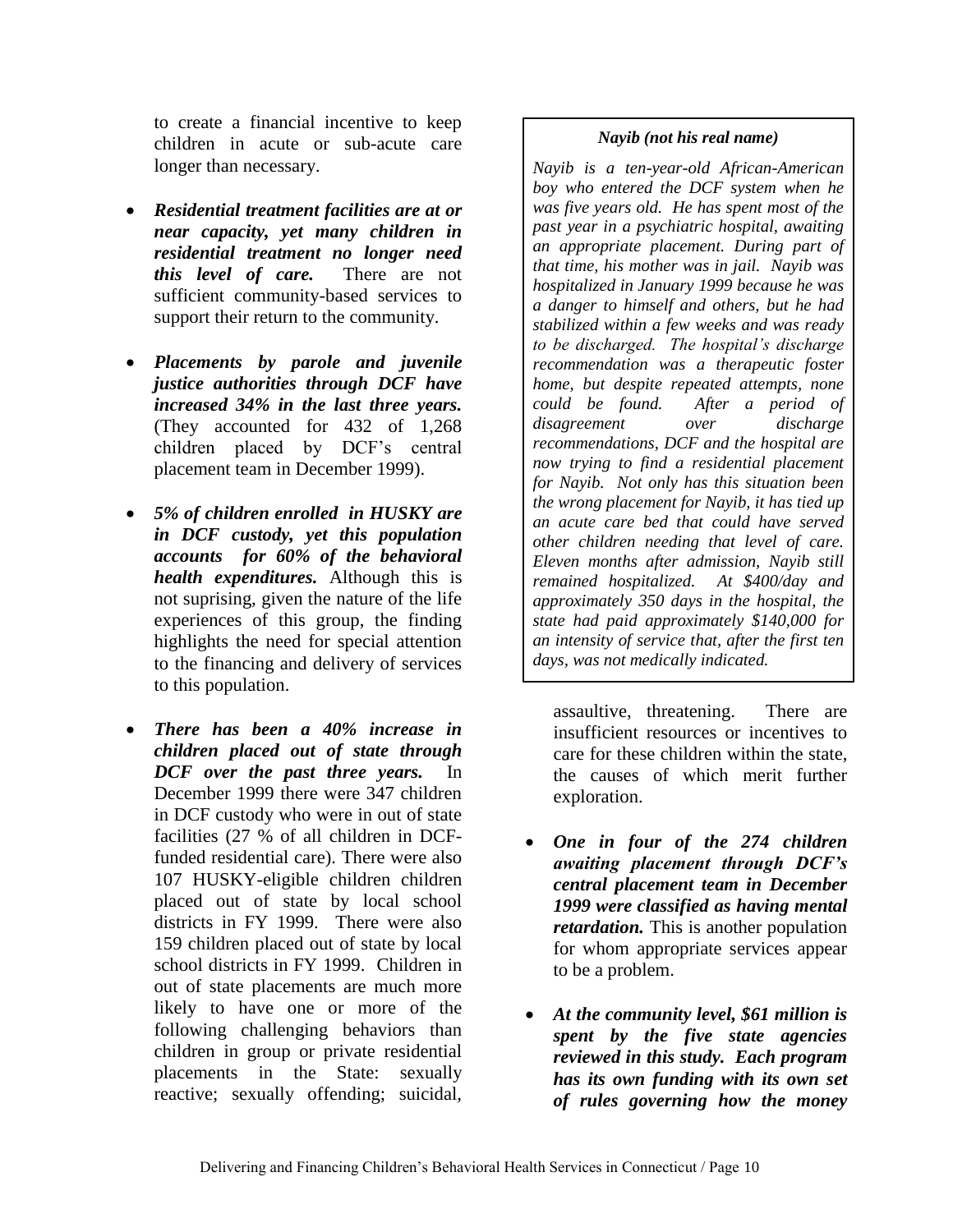*can be used.*Funding is rarely flexible or comprehensive. A child with serious emotional problems cannot easily have his or her physical, emotional, social, and educational needs met in a coordinated way. Even a seasoned case manager experiences difficulty in coordinating community-based services for children with complex needs. For families it is an even greater challenge.

- *DMR and DMHAS account for a relatively small portion of the funds spent on behavioral health services.*  DMR spent a total of \$5 million on 64 children with behavioral health needs and in out-of-home placements (out of a total of 3,773 children and their families served through DMR in FY 1999). A review of participants in DMR's Birth– To-Three program identified 4% of the children as receiving behavioral health services (153 of 3,500 children) at a cost of about \$800,000. DMHAS expended \$2.1 million in FY99 to provide residential behavioral health services for young adults age 18 through 20 who could not live at home. The agency spent \$1.8 million on community based mental health services and \$300,000 on substance abuse services for Medicaid eligible children and youth age 18 through 20.
- *Psychotropic drug costs accounted for 48% of HUSKY-supported nonhospital-related behavioral health costs for individuals enrolled in HUSKY A,* in FY 1999. This includes use of pharmaceuticals by children in all settings except psychiatric hospitals.
- *There has not been an active statewide family organization for families of children with emotional, behavioral, or cognitive problems in Connecticut for*

*the past five years.* Experience in other states indicates that such an organization is crucial to strengthening the capacity of families to participate actively in the care of their own children as well as in the development and implementation of systems of care and state and local policy.

 *Children who are Black or Hispanic comprise a high proportion of children in HUSKY (62%).* There were not sufficient data to indicate the proportion of Black and/or Hispanic children among users of behavioral health services. Further attention to documenting their service utilization and services needs will be important to help guide the development of culturally appropriate behavioral health service systems.

#### **Conclusions**

The critical issues outlined above, backed by the key findings, identify a clear need to develop more integrated systems of services, supported by an integrated approach to funding, and more supports for family involvement.

The high number of children who remain in psychiatric hospitals and residential treatment settings for increasingly long periods of time, when such care is no longer considered appropriate, is a direct result of the combined lack of care coordination and lack of alternatives in the community. Children remain in these settings because of a lack of "step-down" and other appropriate transitional services that can provide less intensive care when a child's family, the school, or the community are unable to provide adequate support and services for him or her. The current approach to funding services is not conducive to the development of these community-based resources.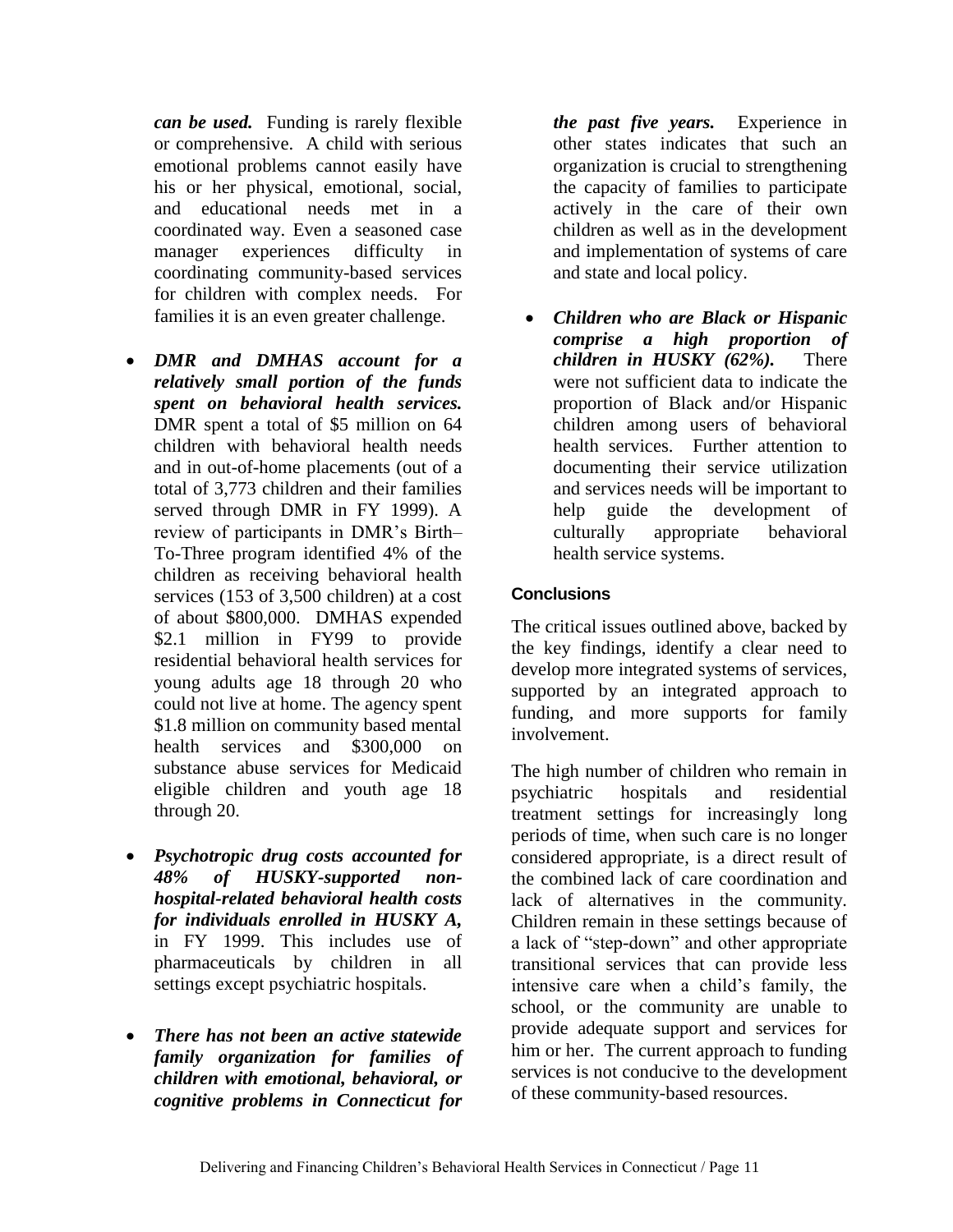This lack of available step-down services not only keeps children in these out-of-home settings for longer periods than is necessary and at high cost, it prevents other children from quickly accessing these services when they need them, leaving children backed up in emergency rooms and in the community awaiting care.

For services to be more responsive, appropriate, and effective, supporting the best possible developmental outcomes for children with behavioral health disorders, reform in the children's behavioral health system must occur. Significant restructuring is needed in the way that services are organized, financed,

and delivered for children with serious and complex behavioral health problems. Though there has been a reduction of 65 hospital beds in Connecticut since 1994, the ability to use current beds only for the child requiring acute care would be a far more cost-effective solution than adding new ones. The solutions must emphasize capacity building at the community level, using community-based, family-centered, culturally-competent, systemic approaches to treatment, rather than a "bricks and mortar" approach through building more institutional settings or adding beds.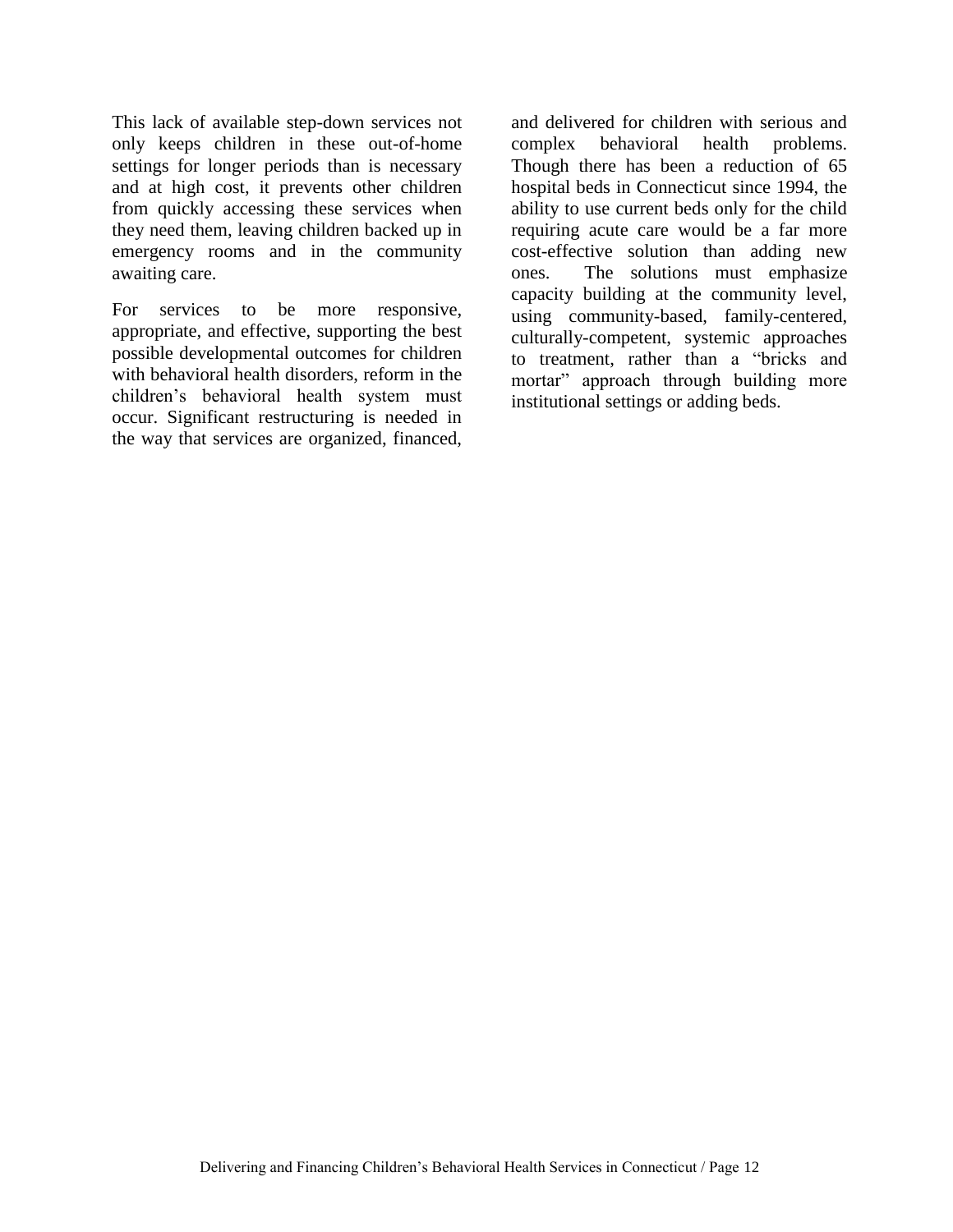## **IV. The Foundations for a Solution**

#### **Building on Existing Models**

The good news for Connecticut is that there are resources and know-how to do a far more effective job in taking care of children with behavioral health concerns. Most of the ingredients for success are in place.

**Local Systems of Care.** Notably, Connecticut has begun to build the "systems of care" recommended in the Surgeon General's report for children with the most serious and complex problems and recognized nationally as the best practice for delivering responsive behavioral health care. State legislation passed in 1997 (Public Law 97-272) adopted the national system of care approach, identifying a set of core values and guiding principles for Connecticut's services for children and adolescents with serious emotional disturbances (included in Technical Appendix). The systems approach is already being developed and tested through several initiatives that can serve as models.

DCF has sponsored local systems of care in 19 communities for children who have serious emotional problems and are at risk of, or in, an out-of-home placement for mental health treatment. DCF has developed practice standards for local systems of care and has provided training and technical assistance to the local collaboratives.

Through this initiative, DCF has begun to create an infrastructure that lays the foundation for systems change. The State spent \$590,000 in FY 1999 to fund 16.5 case managers and eight family advocates to work in these local systems. Other DCF funds also paid for the expansion of essential community-based services such as

respite and emergency mobile psychiatric services.

Other promising pilots include the following:

- DCF's Continuum of Care initiative (through a IV-E Waiver Demonstration) is testing a flexible funding approach in which local collaboratives manage the care of children with serious emotional disturbance within an overall budget cap.
- HUSKY Plus: This is a well-designed model of "wraparound" services (community supportive services that enhance the effectiveness of behavioral health treatments) for children with serious emotional disturbance. It is currently available to only a few children through HUSKY B. A pilot demonstration of its applicability to children in HUSKY A who are enrolled through Anthem-Blue Cross is being tested, with some promising results.

Although the number of children served by these programs remains small, they are being carefully evaluated. Initial findings suggest that cost and health-related outcome data demonstrate success. For these small pilots to be brought to scale, however, significant changes, outlined in the recommendations section of this report, must occur.

#### **Financing the System of Care**

The system of care and associated community-based service enhancements can be largely financed over time by reducing unnecessary hospitalizations and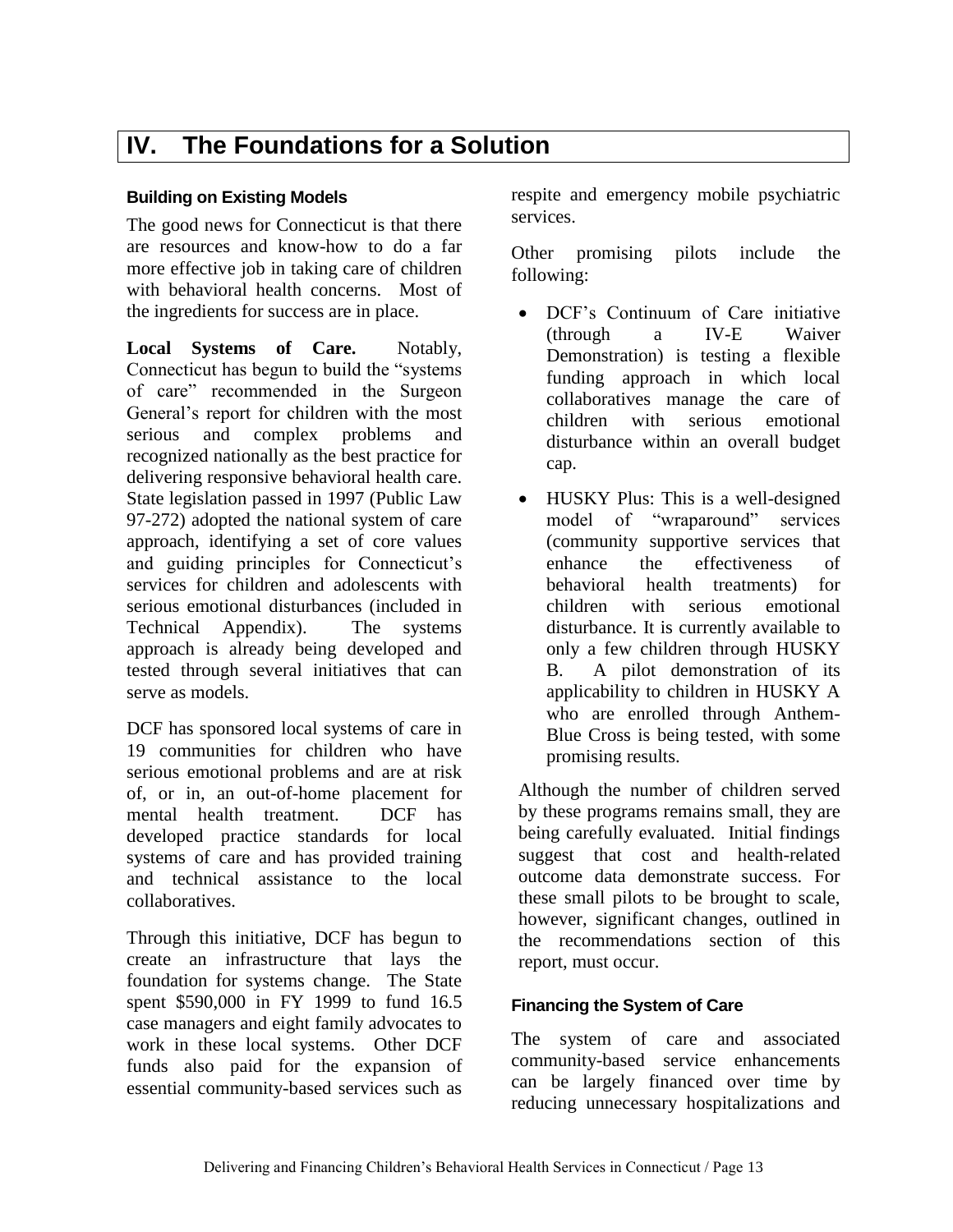residential placements and reinvesting the savings in new services at the community level, and from increased federal Medicaid reimbursements.

*There is an opportunity to increase federal reimbursement by as much as \$14 million through (a) Medicaid supported case management, (b) Medicaid supported rehabilitative services in residential and community based settings, and (c) Title IV-E supported training activities.* 

As we look to the future, the proposed system of care approach, which relies heavily upon expanded use of case management and community-based services, could be supported in part through the use of the two Medicaid programs -- targeted case management and the rehabilitative services options – and Title IV-E training.

Targeted case management would provide about 40% federal participation for each state dollar invested in enhanced case management by DCF and its local systems of care partners.

Residential placements through DCF and local education agencies for special education are presently financed almost exclusively by state dollars, despite the availability of Medicaid as a federal reimbursement source. Use of the rehabilitative services option could provide two critical benefits: 1) free up an estimated \$14 million of state investments in residential treatment services (\$11.7 million by DCF and \$2.3 million by SDE/local school districts) for investment in the development of infrastructure necessary for system of care development; 2) support new investments in communitybased services. Use of the rehabilitative services option for community-based treatment services would provide about 33% federal participation for each state dollar invested (assuming 67% of the children served will be Medicaid/HUSKY eligible).

Federal Title IV-E funds can be used to support the extensive training needs required for the introduction and ongoing support of the local system of care.

If these funds were reinvested in expanding and improving the system of behavioral health services for children, much could be accomplished without the need for substantial new state dollars beyond some initial transitional funding.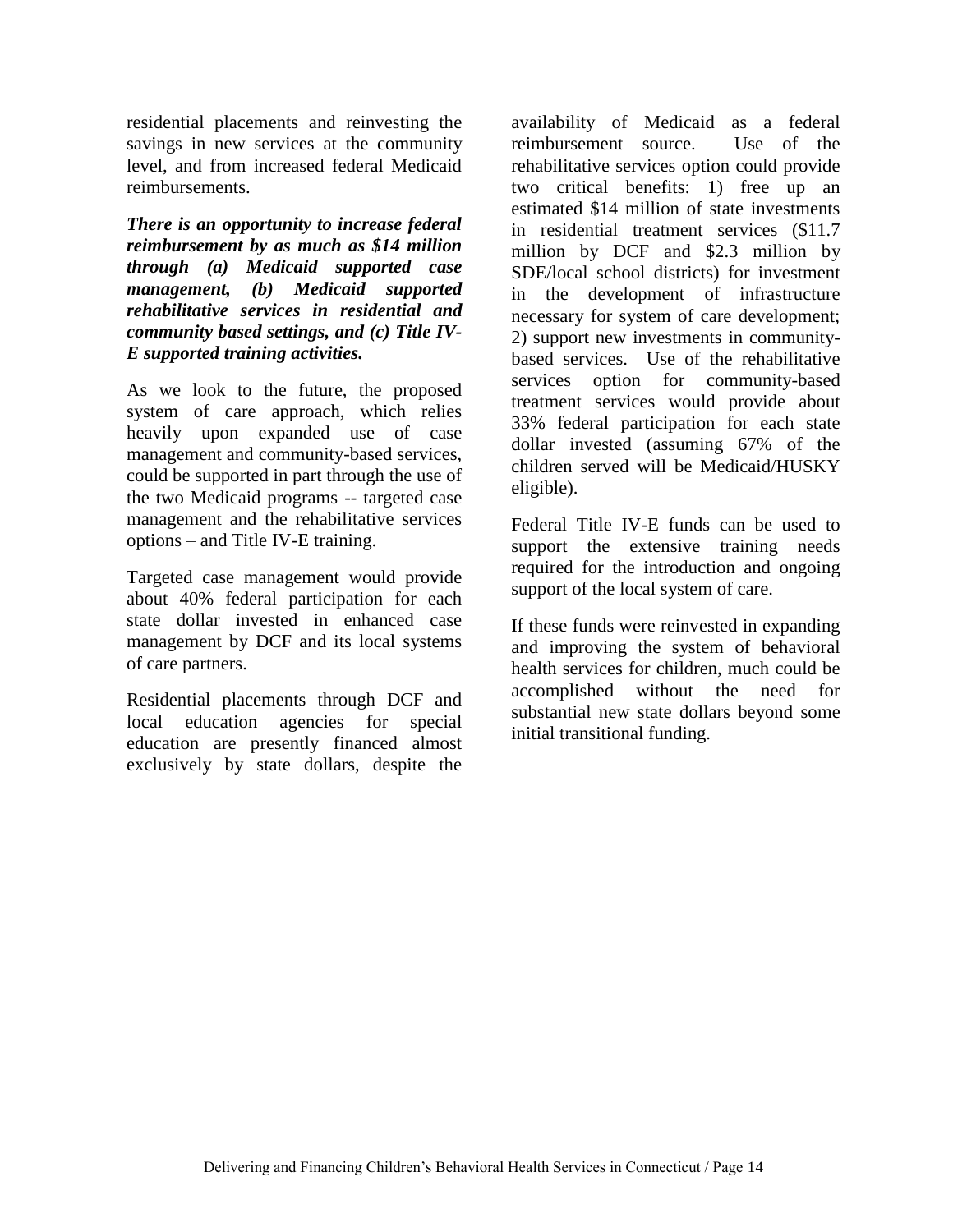# **V. Recommendations**

Connecticut should implement an expanded, community-based System of Care Model for the management and delivery of behavioral health services to all children with serious emotional disorders, building on the structures established under P.A. 97-272. This system of care should also be charged with assessing and developing responses to the needs of all children requiring behavioral health services from prevention and early intervention to intensive treatment.

The following 15 recommendations would move the existing children's behavioral health system in Connecticut toward an accountable, community-based system of care that incorporates the core values and guiding principles already adopted in statute. The recommendations concern tasks required to implement this expanded system of care in three categories:

- local system and service development
- finance
- coordination and administration

The structural reform recommended would greatly reduce, if not eliminate the major system gaps and barriers described above. The recommendations also address areas for further study, important to informing this work but unable to be completed with existing data within the timeframe available.

The intended results are that children with serious mental health problems will have the opportunity to experience healthy social, emotional, physical, and cognitive development in the context of a nurturing family and community, leading to their ability to succeed in their families, schools, and communities. Better-coordinated, integrated care will help ensure that appropriate treatment plans are developed and followed. This should result in a significant reduction in length of stay in psychiatric hospitals and residential treatment placements as well as a reduction in out-of-community and out-ofstate placements.

The many specific changes in practice and procedure that will be required to implement these recommendations are not addressed in this report. They will need to be developed by state agencies responsible for funding and administration of services, with the help of the further analyses recommended and guidance from key parties in the system.

Through cost savings on placements and expanded federal Medicaid reimbursement, these recommendations should not require substantial new State dollars. This approach, however, will only work if the savings achieved from reduced reliance on costly services are reinvested in building the community-based infrastructure necessary to meet the full needs of children and their families.

- **A. Expand and enhance local systems of care established under P.A. 97-272 as the mechanism for coordinating and delivering behavioral health services for children with severe emotional disturbance and their families.**
- **1. Expand the eligibility criteria for system of care services to include all children meeting functional and diagnostic criteria for serious emotional disturbance and those at high risk, regardless of family income or placement status.**

Currently most systems of care work primarily with children involved with DCF.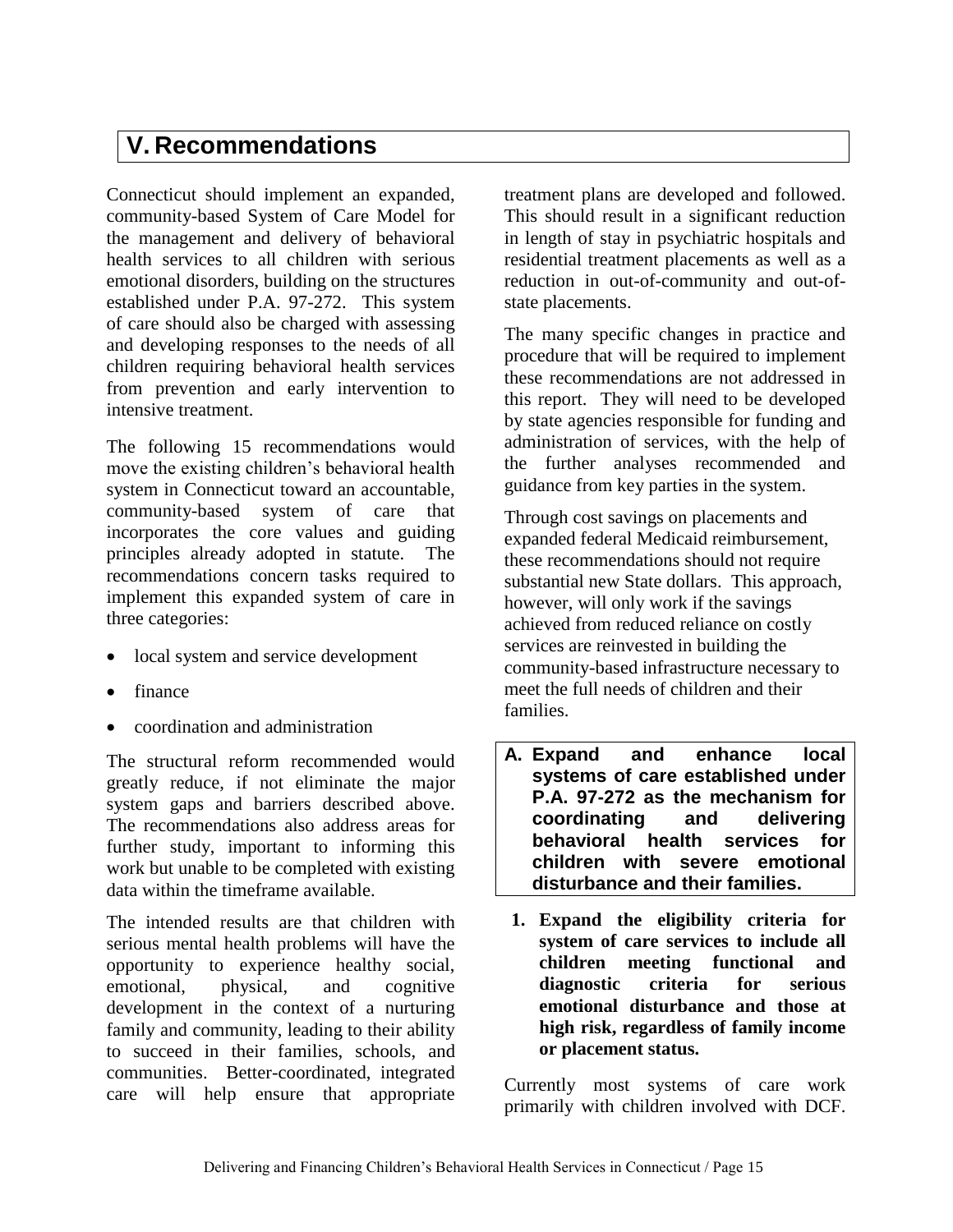Any family or agency should be able to access treatment services for children who meet functional criteria for enrollment, without DCF intermediation, as long as the payor joins in supporting the costs of care.

- **2. Decentralize decisions about individual care planning for eligible children to the local level, where individual care teams can access a flexible funding stream to purchase all services that are part of individual treatment plans.**
- **3. Support local systems of care efforts to develop a richer array of communitybased services for children with severe emotional disturbance and their families as an alternative to long-term residential care.**

Under the mandate of P.A. 97-272, DCF has facilitated the development of 19 systems of care covering 151 of the 169 towns in the state. These local systems handled 500 cases in FY 1999. They bring together key providers of services, parents, and other agencies working with children to plan services for individual children as well as to identify gaps in treatment that need to be addressed. Although some of the local systems are more developed than others, the vision and principles that inform their development are an appropriate starting place. These local systems of care can be the foundation for changing the overall approach to the financing and delivery of services.

The bottlenecks in the current system that are causing children like ten year old Nayib to stay in psychiatric hospitals or inappropriate residential treatment facilities unnecessarily can be mitigated by decentralizing the responsibility and funding for care planning to the local case planning and management teams. Under the proposed system, these teams would command the resources to purchase integrated, community-based services as well as hospitalization or residential treatment when necessary.

The study found a shortage of communitybased placements offering a range of intensive services that could accommodate many of the children now in expensive hospitals and residential treatment. The short-term emphasis of the systems of care should properly be on improving care coordination and developing new treatment alternatives for those children needing the most intensive services. This is where the most dramatic opportunities for improvement can be seized, building on some of the promising practices and current substantial capacity identified in the study. The longterm value of the system of care lies as well in its role of provoking increased investments in early intervention and prevention activities that can improve children's outcomes and reduce the demand for more intensive services.

A goal of the system of care should be to reverse the trend of placing more children out of state and in other locations that are far from their families and communities. Such placements sever the child's valuable connections to family and community, making his or her return and reintegration more difficult. It is also very difficult for DCF or schools to monitor care at a distance. Clearly the answer lies in the development of additional quality placement resources within the state through investment of system of care funds for services.

**4. Actively support the development of a statewide family support network with local chapters to build capacity for family involvement essential to the success of a well-functioning system of care.**

Parents play a critical role in the coordination of care for their children and in the development of their Individual Treatment Plans. They also have a role to play in providing valuable feedback for the continued improvement of services and in supporting other parents coming into the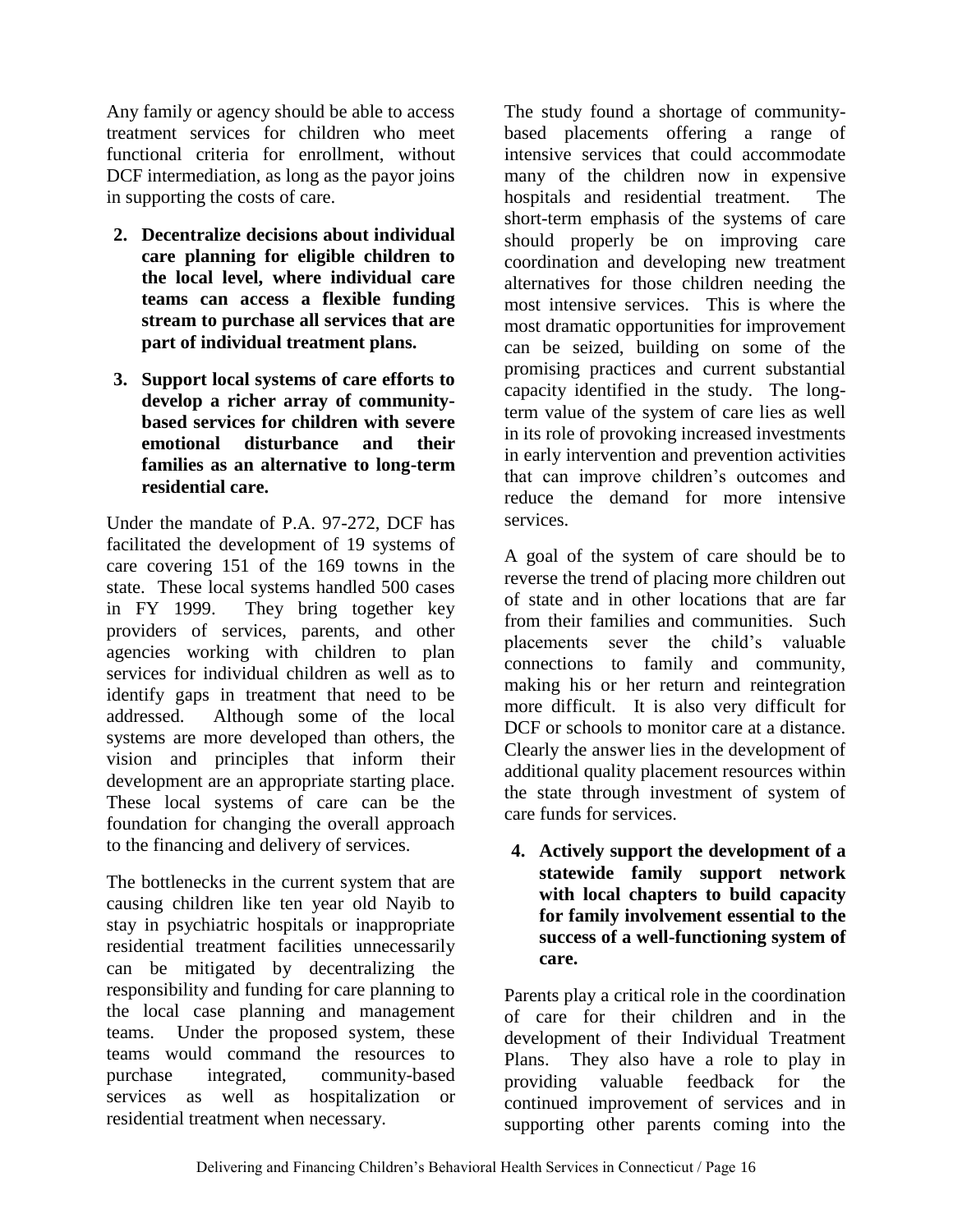system. Connecticut needs a strong statewide family organization that can be instrumental in building the capacity of parents to participate in developing plans of care for their own children as well as at the state and local systems levels. Parents can and should play important roles in design, development, oversight, and evaluation.

- **B. Design, develop, and implement a blended funding approach to support these comprehensive, integrated, community based systems of care.**
- **5. Fund the system of care operation and services by pooling the portion of federal and state dollars currently spent on children with serious emotional disturbances through DSS and DCF (e.g., HUSKY A, HUSKY B, HUSKY Plus Behavioral funds, Medicaid fee for service, state funds for reinsurance, Title IV-E funds, and DCF state funds).**
- **6. Carve out behavioral health services funding from the capitation rate for existing HUSKY A and HUSKY B plans for children who meet defined assessment criteria. Develop case rates based on an actuarial analysis of the service needs of the population of children with serious emotional disturbance and for those at high risk for becoming seriously emotionally disturbed.**
- **7. Explore the feasibility of maximizing federal Medicaid reimbursement to expand resources for children's behavioral health services.**
- **8. Ensure that sufficient resources remain available through the HUSKY Plans and through direct contracts to service providers (e.g. child guidance clinics, school-based clinics, and other private providers) to respond to the**

#### **behavioral health needs of children not eligible for, or in need of, the extensive systems of care services.**

In the proposed model, behavioral health funds would "follow the child" rather than the categorical requirements of a particular program. Care managers would have access to flexible dollars to design individualized treatment plans that best meet the needs of children. Local systems of care should receive funding on an actuarially determined case rate. The fact that the current systems of care control few if any resources has limited their effectiveness and role. The newly flexible funds would stimulate development of community-based alternative and wrap-around services.

The proposed "carve out" would dedicate a portion of the per member per month capitation rate currently paid to Managed Care Organizations under HUSKY plans to fund treatment for eligible children through the system of care mechanism. These children would continue to receive primary care services under HUSKY.

Those children not needing the extensive behavioral health care services offered through a systems of care approach would continue to receive their behavioral health services through the HUSKY plans as well.

The state should work towards inclusiveness, with the long-term goal of developing services that will draw the participation of the education system and, where appropriate for special populations, the mental retardation and mental health/substance abuse systems.

Additional federal Medicaid funds can also be accessed for this purpose. The study has identified at least \$15 million in behavioral health services costs for HUSKY A participants that could be submitted for federal reimbursement. This number is based on re-categorizing expenditures for DCF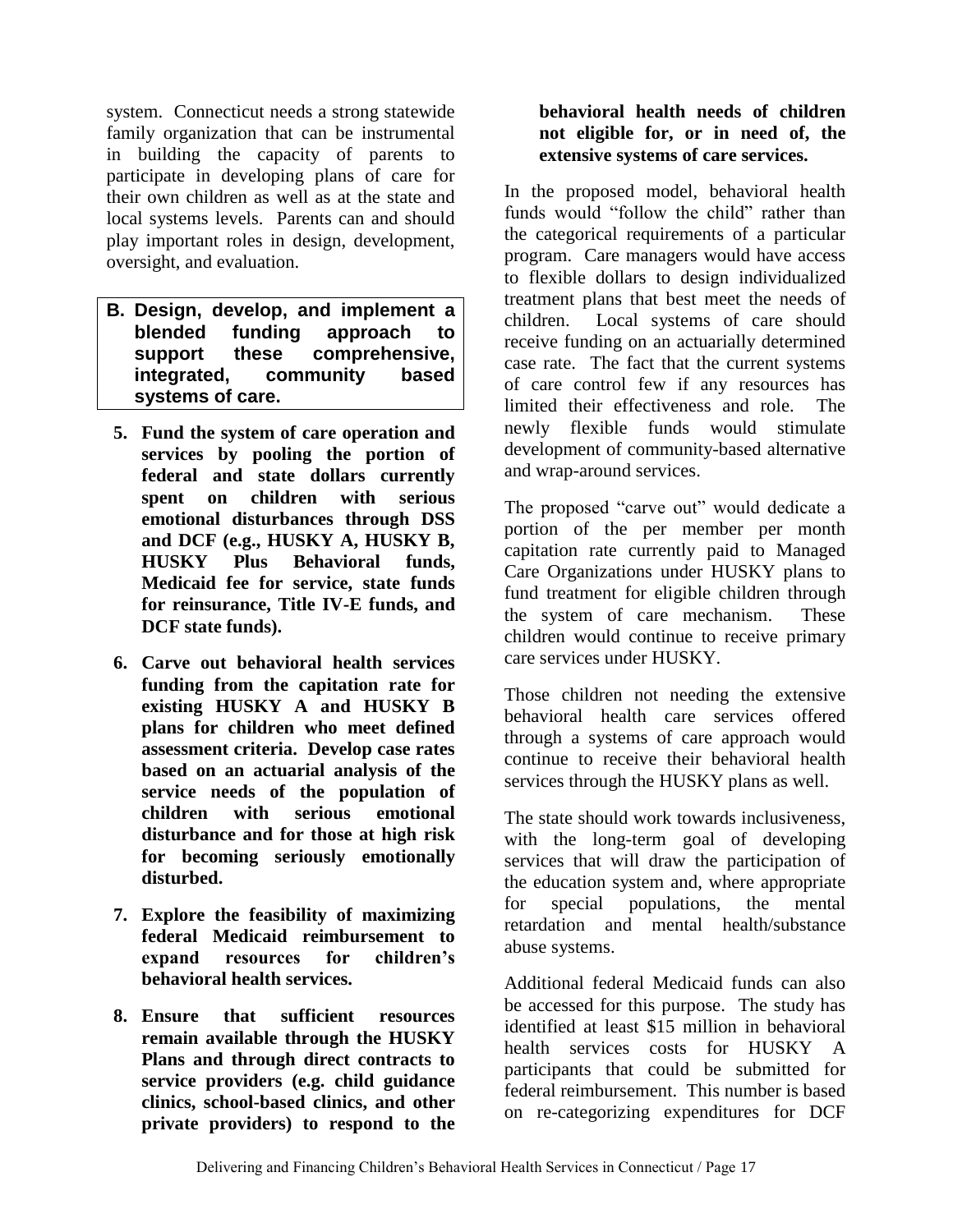residential treatment, special education residential placements, and Targeted Case Management so that they are eligible for Medicaid reimbursement. This can be done through options available in the state's Medicaid plan, including provisions for funding Targeted Case Management and the rehabilitative services option.

With reference to the need for resources for less intensive services, at least 14,000 children in HUSKY A with less serious conditions accessed behavioral health services through a wide variety of community-based providers. These services play a crucial role in preventing the development of more severe conditions and avoiding the need for expensive residential treatment. DSS, with input from the local systems of care and family support networks, should continue to monitor the policies and practices of the Managed Care Organizations to urge the full implementation of contractual provisions related to behavioral health.

- **C. Establish a coordinating and administrative structure to direct and implement the expanded system of care model.**
- **9. Establish an administrative structure to implement the expanded system of care under the joint direction of DSS and DCF. The structure would include an Administrative Services Organization (ASO) to administer the system of care funds and up to 10 regional Lead Service Agencies (LSAs) to contract with providers and provide services and administrative support required by local systems of care.**
- **10. Form a state-level Interagency Committee for strategic planning and support for the development and implementation of the expanded system of care, with representation from DSS, DCF, SDE, DMR, DMHAS, DPH, and OPM.**

#### **11. Establish an Advisory Committee with representation from consumer families and providers.**

Based on their mandates, DSS and DCF are the lead partners in creating the expanded system of care. They should work with the existing Children's Behavioral Task Force in the coming months to develop the governance and administrative structure that will support effective development of the systems of care. An interagency memorandum between DSS and DCF should establish the roles of each agency in administrating and operating the plan. Suggested roles are as follows:

- **DSS Role:** administer pooled funding, handle all Medicaid/HUSKY plan changes, waiver amendments, federal reporting, claims processing and financial management.
- **DCF Role:** set standards, and monitor implementation; develop statewide training on the systems of care approach for providers, families, and other major stakeholders. Develop outcome measures and an evaluation plan.

DSS and DCF would jointly contract with the Administrative Services Organization described below and ensure continued administrative and financial support for an integrated funding stream.

**Strategic Planning**: An Interagency Committee would be responsible for maintaining the vision, coordinating planning, and work toward expanding the participation of other systems in an integrated funding approach at the state and/or local level. This Committee would be composed of those agencies listed that fund children's behavioral health services. The Committee should be expanded eventually to include representatives from other agencies that fund or provide behavioral health services (e.g., Judicial Services).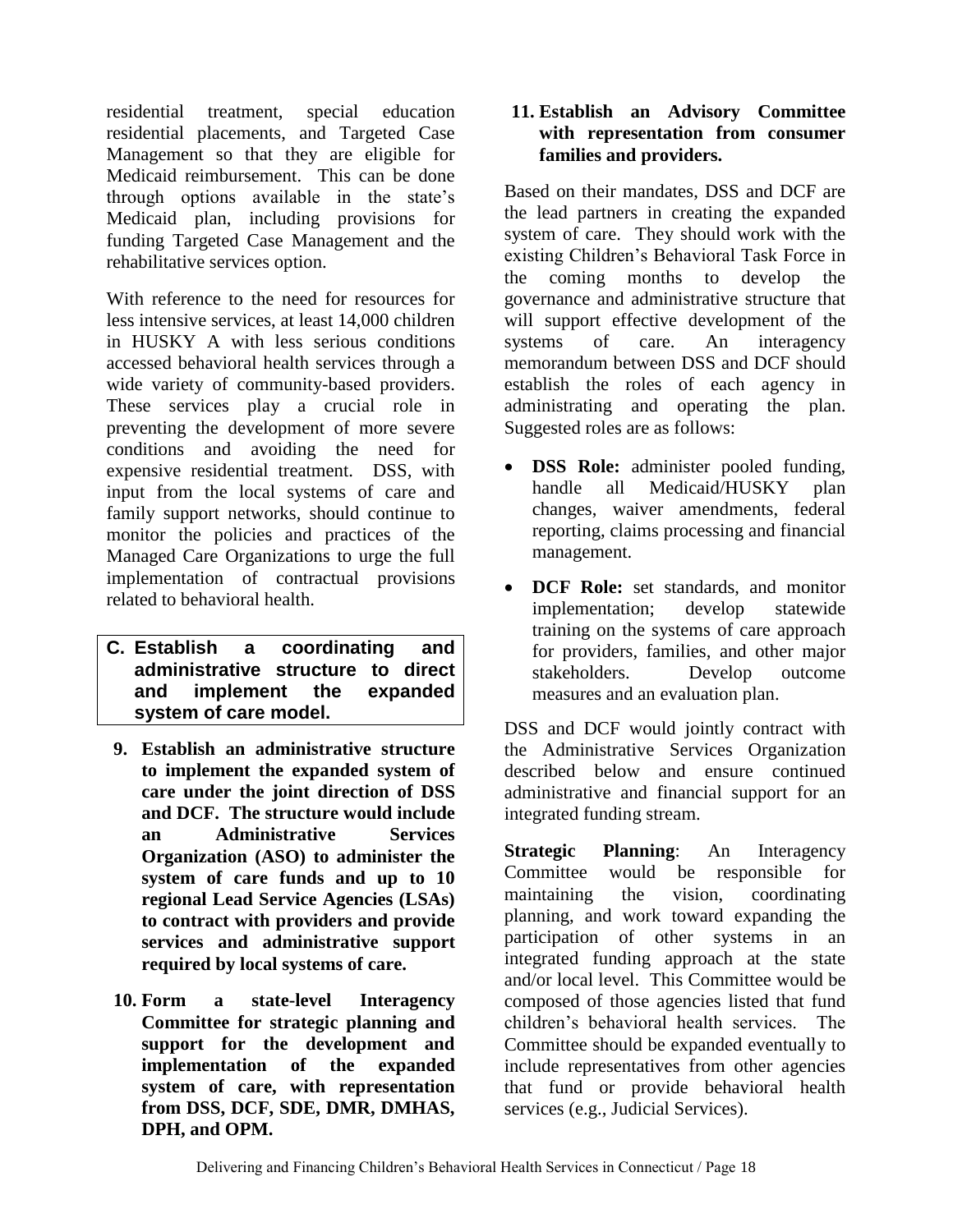A process to involve providers and consumer parents in the work of designing the new system will help ensure its relevance to the needs of children. The Behavioral Health Subcommittee of the DCF Advisory Committee, which currently advises DCF on behavioral health issues, could be charged with advising this effort. It has representatives from providers, consumer parents, and state agencies.

**Administration:** Based on the experience of other states engaged in similar efforts, the proposed administrative structure has three main components (Figure 4): a statewide Administrative Services Organization, "regionalized" Lead Service Agencies, and local systems of care.

The roles for each of these participants in the system will need further development, but in general terms may encompass the following:

The ASO would provide administrative support for the local systems of care. It would be responsible for maintaining performance and outcome data and providing financial management for reimbursements and reconciliation of funding requirements for the lead service agencies.

The Lead Service Agencies would work with local systems of care to provide a comprehensive array of community-based services and supports. They would be responsible to do the following: authorize and reimburse services delivered under approved individual treatment plans, fund all care required within a case rate, gather and organize all information required for quality management and performance oversight, provide administrative support to the system of care, and ensure that the local systems of care respond to the unique needs of their communities.

## Figure 4: System of Care Governance and Administrative Model

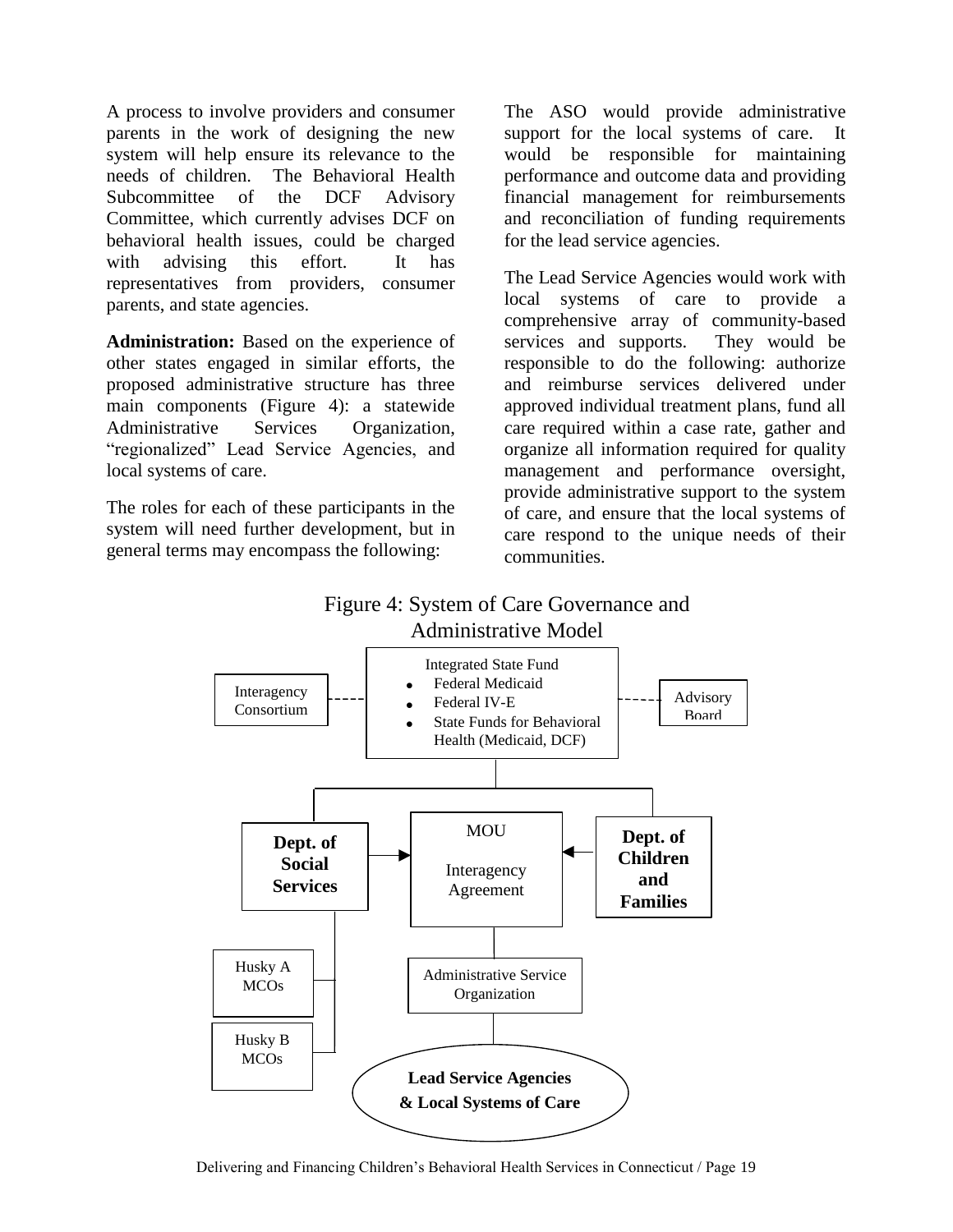The system of care at the local level would be built on the foundation of the 19 systems of care established since the passage of P.A. 97- 272.

**12. Develop measurable outcomes against which the state and local systems of care can assess the effectiveness of services.** 

A major concern expressed about the current delivery system for behavioral health services is the difficulty in assessing whether investments result in positive outcomes for children. Joining in a national trend, Connecticut should require all providers to measure and report outcomes against a set of agreed measures. This will move the system toward greater accountability. The results of a study of outcomes in children's behavioral health commissioned by DSS are due this fiscal year, and may help inform this work.

#### **13. Conduct training for state agency staff, providers, families, and other system participants to support the implementation of the system of care.**

Additional resources would provide needed support for staff, provider and consumer family training in the provision of services under the system of care model. A system of care approach requires that all participants work collaboratively on behalf of the child, and they need to be able to assess strengths and develop interventions that build on these.

**14. Develop a case management information system to support service delivery, program management, and evaluation.**

This study highlighted the difficulty of accessing information across systems and across time for individual children. An effective case management information system to track children and services delivered will be required to facilitate operation of and planning for the system of care.

**15. Conduct a systematic comprehensive, independent evaluation of this endeavor, examining the process of design, development, and implementation, and the outcomes, including impact and costeffectiveness at multiple levels.**

The evaluation should look at three dimensions: child and family outcomes, process and system development outcomes, and financial outcomes.

#### **D. Study additional critical issues that require attention.**

The study uncovered a number of critical areas for which insufficient data was available in the window of time for the study, or that presented dynamics too complex to unravel through this process. The following areas are suggested for further study, and could yield substantial benefits in system improvements and improved outcomes for children.

**Early Intervention and Prevention Services for Young Children:** Parents, child care providers, health practitioners, teachers, and others in a position to recognize early signs of problems need to be able to access information, referrals, and services easily. As noted in earlier sections, they should have resources readily available to them. Further study should focus on delineating the existing system of services for young children and developing recommendations as to how services can be developed, funded, managed and delivered in a way that best meets the need for prevention, early intervention, and treatment services for this population.

**Children in Transition to the Adult System:** There are collaborative efforts underway between DMHAS and DCF to ensure that youth who are in transition to the adult system are served appropriately and that smooth transitions occur. Further study